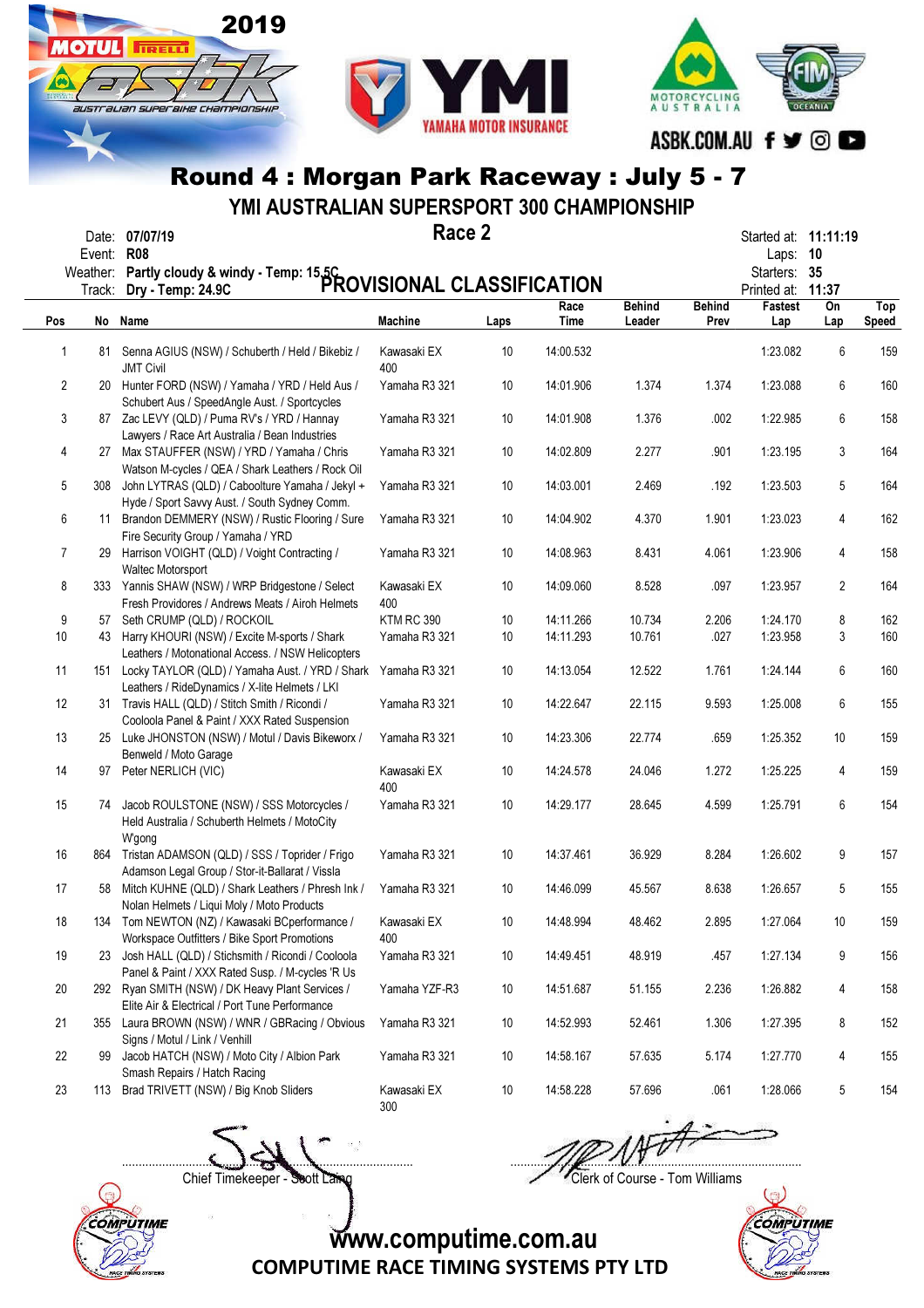

YMI AUSTRALIAN SUPERSPORT 300 CHAMPIONSHIP

|            | Date:<br>Event:    | 07/07/19<br><b>R08</b>                                                                               | Race 2             |                 |           |               |               | Started at:<br>Laps:          | 11:11:19<br>10 |              |
|------------|--------------------|------------------------------------------------------------------------------------------------------|--------------------|-----------------|-----------|---------------|---------------|-------------------------------|----------------|--------------|
|            | Weather:<br>Track: | Partly cloudy & windy - Temp: 15.5C<br>PROVISIONAL CLASSIFICATION                                    |                    |                 |           |               |               | Starters:                     | 35<br>11:37    |              |
|            |                    |                                                                                                      |                    |                 | Race      | <b>Behind</b> | <b>Behind</b> | Printed at:<br><b>Fastest</b> | On             | Top          |
| Pos        |                    | No Name                                                                                              | <b>Machine</b>     | Laps            | Time      | Leader        | Prev          | Lap                           | Lap            | <b>Speed</b> |
| 24         | 12                 | John BLENKIN (NSW)                                                                                   | Yamaha R3 321      | 10              | 14:58.247 | 57.715        | .019          | 1:28.252                      | 6              | 154          |
| 25         | 444                | Ryan MOSCARDINI (QLD) / NQ Flooring / Fast Bike<br>Tyres / Forma Boots / Suncity Yamaha / DM Welding | Yamaha R3 321      | 10              | 14:59.321 | 58.789        | 1.074         | 1:28.551                      | 6              | 148          |
| 26         | 14                 | Sarah FAIRBROTHER (QLD) / The Motorcycle<br>Sportsmen of Qld                                         | Yamaha R3 321      | 10              | 15:09.814 | 1:09.282      | 10.493        | 1:28.973                      | 4              | 150          |
| 27         | 30                 | Stephany KAPILAWI-JAMES (QLD) / Northstar<br>Yamaha / Big Knobs Crash Slider / HJC / Sidi            | Yamaha R3 321      | 10              | 15:11.285 | 1:10.753      | 1.471         | 1:28.309                      | 10             | 153          |
| 28         | 121                | Reece OUGHTRED (VIC) / Carl Cox M-sport / De<br>Menna Cranes / Chandler                              | Yamaha R3 321      | 10 <sup>°</sup> | 15:18.026 | 1:17.494      | 6.741         | 1:28.345                      | 8              | 155          |
| 29         | 437                | Hayden STIFF (NSW) / Proworx /Blayney M-cycles /<br>Penrite / Ricondi / Whites Racing Products       | Kawasaki EX<br>400 | 10              | 15:18.040 | 1:17.508      | .014          | 1:29.916                      | 9              | 153          |
| 30         | 92                 | Noel MAHON (VIC) / Proworx /Blayney M-cycles /<br>Penrite / Ricondi / Whites Racing Products         | Kawasaki EX<br>400 | 10              | 15:18.426 | 1:17.894      | .386          | 1:30.066                      | 10             | 155          |
| 31         | 91                 | Josh ANDREWS (NSW)                                                                                   | Yamaha R3 321      | 10              | 15:26.902 | 1:26.370      | 8.476         | 1:30.695                      | 5              | 146          |
| 32         | 337                | Gregory FARRELL (NSW) / Kawasaki<br>BCperformance / Landscapesupplies.com.au                         | Kawasaki EX<br>300 | 9               | 14:02.407 | 1 Lap         |               | 1:31.854                      | 9              | 147          |
| 33         | 40                 | Jeremy CZMOK (VIC) / Dindins Pet Food                                                                | Yamaha R3 321      | 9               | 14:05.197 | 1 Lap         | 2.790         | 1:30.243                      | 9              | 147          |
| <b>DNF</b> | 10                 | Callum O'BRIEN (WA) / Kawasaki BCperformance /<br>Kawasaki Motors Aust. / Landscapesupplies.com.au   | Kawasaki EX<br>400 | 6               | 8:33.894  | 4 Laps        |               | 1:24.258                      | 6              | 160          |
| <b>DNF</b> | 42                 | Kyle O'CONNELL (QLD) / Rustic Flooring / Sure<br>Fire Security Group / YRD / Yamaha                  | Yamaha R3 321      | 2               | 3:00.956  | 8 Laps        |               | 1:26.032                      | $\overline{2}$ | 158          |

Fastest Lap was 1:22.985 by Zac LEVY (QLD)

COMPUTIME

New race lap record for SS300 class - Previous: 1:23.017 by Senna AGIUS (NSW) on a Kawasaki EX 400 set on 06/07/19

\*\*\* Subsequent to race finish - video review confirmed No. 20 (H. Ford) finished ahead of No. 87 (Z. Levy) \*\*\*

The results are provisional until the end of the time limit for protests and appeals.

 $\Box$ 

Chief Timekeeper - Soott Laing Chief Timekeeper - Soott Laing

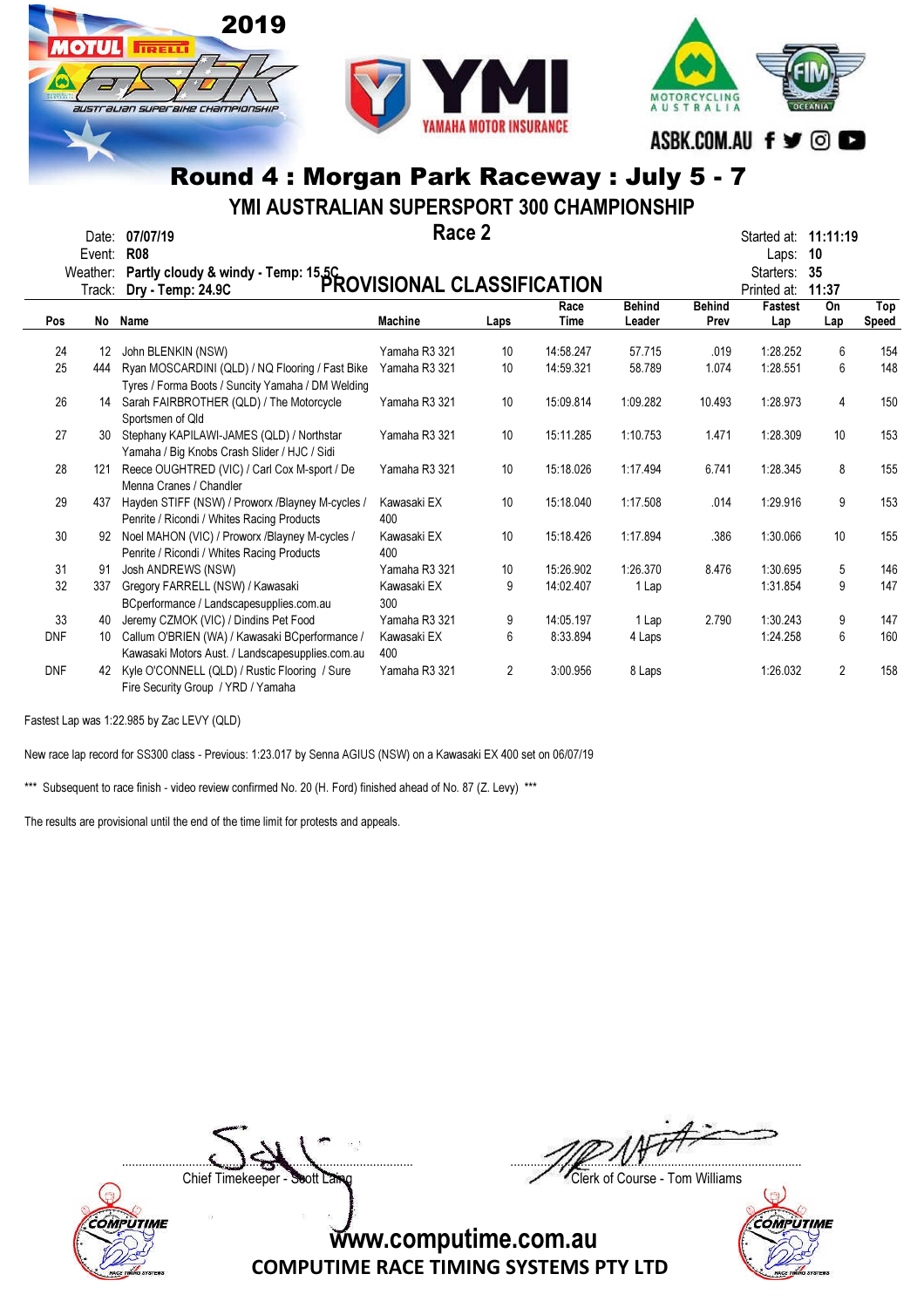



YMI AUSTRALIAN SUPERSPORT 300 CHAMPIONSHIP

| Race 2<br>Date: 07/07/19<br>Started at: 11:11:19<br>Event: R08<br>Laps: 10<br>Weather: Partly cloudy & windy - Temp: 15.5C<br>Starters: 35<br><b>PROVISIONAL LAP TIMES</b><br>Track: Dry - Temp: 24.9C<br>Printed at: 11:37<br>No Name<br>Lap <sub>2</sub><br>Lap <sub>3</sub><br>Lap 5<br>Lap 8<br>Lap 9<br>Lap 1<br>Lap <sub>4</sub><br>Lap6<br>Lap7<br>10 Callum O'BRIEN (WA)<br>1:30.556  1:25.031  1:24.611  1:25.027  1:24.411  1:24.258<br>Brandon DEMMERY (NSW)<br>1:29.944 1:23.776 1:23.801 1:23.023 1:23.531 1:24.025 1:23.740 1:24.525 1:24.248 1:24.289<br>11<br>1:37.184 1:29.556 1:29.953 1:28.721 1:28.462 1:28.252 1:28.428 1:28.462 1:28.866 1:30.363<br>12 John BLENKIN (NSW)<br>1:39.096 1:29.587 1:29.749 1:28.973 1:29.779 1:30.488 1:30.213 1:30.792 1:30.531 1:30.606<br>14 Sarah FAIRBROTHER (QLD)<br>1:29.267 1:23.179 1:23.721 1:23.662 1:23.209 1:23.088 1:23.614 1:24.438 1:24.232 1:23.496<br>20 Hunter FORD (NSW)<br>1:36.651 1:28.263 1:28.927 1:28.513 1:28.686 1:28.100 1:28.300 1:27.584 1:27.134 1:27.293<br>Josh HALL (QLD)<br>23<br>1:32.116 1:25.969 1:25.800 1:25.497 1:25.494 1:25.564 1:26.075 1:25.866 1:25.573 1:25.352<br>25 Luke JHONSTON (NSW)<br>1:29.252 1:24.125 1:23.195 1:23.762 1:23.476 1:23.623 1:24.094 1:24.000 1:23.718 1:23.564<br>27 Max STAUFFER (NSW)<br>29 Harrison VOIGHT (QLD)<br>1:30.845 1:23.924 1:24.026 1:23.906 1:24.000 1:24.174 1:24.548 1:24.351 1:24.721 1:24.468<br>30 Stephany KAPILAWI-JAMES (QLD)<br>1:48.443 1:29.398 1:29.418 1:30.553 1:29.083 1:29.182 1:28.995 1:29.277 1:28.627 1:28.309<br>1:33.608 1:25.326 1:25.109 1:25.542 1:25.975 1:25.008 1:26.017 1:25.619 1:25.171 1:25.272<br>31 Travis HALL (QLD)<br>40 Jeremy CZMOK (VIC)<br>1:40.569 1:31.158 1:31.312 1:31.286 1:31.027 1:46.949 1:31.173 1:31.480 1:30.243<br>42 Kyle O'CONNELL (QLD)<br>1:34.924 1:26.032<br>1:30.954 1:25.047 1:23.958 1:24.963 1:24.366 1:24.333 1:24.578 1:24.157 1:24.783 1:24.154<br>43 Harry KHOURI (NSW)<br>1:30.913 1:24.695 1:24.381 1:25.164 1:24.185 1:24.405 1:24.438 1:24.170 1:24.732 1:24.183<br>57 Seth CRUMP (QLD)<br>58 Mitch KUHNE (QLD)<br>1:34.475 1:27.514 1:26.970 1:27.678 1:26.657 1:27.344 1:26.751 1:28.505 1:29.936 1:30.269<br>74 Jacob ROULSTONE (NSW)<br>1:33.548 1:25.948 1:25.835 1:26.817 1:26.089 1:25.791 1:26.115 1:26.221 1:25.843 1:26.970<br>Senna AGIUS (NSW)<br>1:28.303 1:23.380 1:23.664 1:23.665 1:23.165 1:23.082 1:23.173 1:23.545 1:23.554 1:25.001<br>81<br>1:28.787 1:23.488 1:24.020 1:23.662 1:23.316 1:22.985 1:23.501 1:24.515 1:24.141 1:23.493<br>87 Zac LEVY (QLD)<br>1:40.575 1:31.855 1:31.010 1:31.937 1:30.695 1:30.907 1:31.970 1:32.774 1:32.476<br>Josh ANDREWS (NSW)<br>91<br>1:40.779 1:31.088 1:30.959 1:30.575 1:31.272 1:31.226 1:30.859 1:31.399 1:30.203 1:30.066<br>92 Noel MAHON (VIC) | YMI AUSTRALIAN SUPERSPORT 300 CHAMPIONSHIP |  |  |  |  |  |  |  |  |  |  |                   |  |
|---------------------------------------------------------------------------------------------------------------------------------------------------------------------------------------------------------------------------------------------------------------------------------------------------------------------------------------------------------------------------------------------------------------------------------------------------------------------------------------------------------------------------------------------------------------------------------------------------------------------------------------------------------------------------------------------------------------------------------------------------------------------------------------------------------------------------------------------------------------------------------------------------------------------------------------------------------------------------------------------------------------------------------------------------------------------------------------------------------------------------------------------------------------------------------------------------------------------------------------------------------------------------------------------------------------------------------------------------------------------------------------------------------------------------------------------------------------------------------------------------------------------------------------------------------------------------------------------------------------------------------------------------------------------------------------------------------------------------------------------------------------------------------------------------------------------------------------------------------------------------------------------------------------------------------------------------------------------------------------------------------------------------------------------------------------------------------------------------------------------------------------------------------------------------------------------------------------------------------------------------------------------------------------------------------------------------------------------------------------------------------------------------------------------------------------------------------------------------------------------------------------------------------------------------------------------------------------------------------------------------------------------------------------------------------------------------------------------------------------------------------------------------------------------------------------------------------------|--------------------------------------------|--|--|--|--|--|--|--|--|--|--|-------------------|--|
|                                                                                                                                                                                                                                                                                                                                                                                                                                                                                                                                                                                                                                                                                                                                                                                                                                                                                                                                                                                                                                                                                                                                                                                                                                                                                                                                                                                                                                                                                                                                                                                                                                                                                                                                                                                                                                                                                                                                                                                                                                                                                                                                                                                                                                                                                                                                                                                                                                                                                                                                                                                                                                                                                                                                                                                                                                       |                                            |  |  |  |  |  |  |  |  |  |  |                   |  |
|                                                                                                                                                                                                                                                                                                                                                                                                                                                                                                                                                                                                                                                                                                                                                                                                                                                                                                                                                                                                                                                                                                                                                                                                                                                                                                                                                                                                                                                                                                                                                                                                                                                                                                                                                                                                                                                                                                                                                                                                                                                                                                                                                                                                                                                                                                                                                                                                                                                                                                                                                                                                                                                                                                                                                                                                                                       |                                            |  |  |  |  |  |  |  |  |  |  |                   |  |
|                                                                                                                                                                                                                                                                                                                                                                                                                                                                                                                                                                                                                                                                                                                                                                                                                                                                                                                                                                                                                                                                                                                                                                                                                                                                                                                                                                                                                                                                                                                                                                                                                                                                                                                                                                                                                                                                                                                                                                                                                                                                                                                                                                                                                                                                                                                                                                                                                                                                                                                                                                                                                                                                                                                                                                                                                                       |                                            |  |  |  |  |  |  |  |  |  |  | Lap <sub>10</sub> |  |
|                                                                                                                                                                                                                                                                                                                                                                                                                                                                                                                                                                                                                                                                                                                                                                                                                                                                                                                                                                                                                                                                                                                                                                                                                                                                                                                                                                                                                                                                                                                                                                                                                                                                                                                                                                                                                                                                                                                                                                                                                                                                                                                                                                                                                                                                                                                                                                                                                                                                                                                                                                                                                                                                                                                                                                                                                                       |                                            |  |  |  |  |  |  |  |  |  |  |                   |  |
|                                                                                                                                                                                                                                                                                                                                                                                                                                                                                                                                                                                                                                                                                                                                                                                                                                                                                                                                                                                                                                                                                                                                                                                                                                                                                                                                                                                                                                                                                                                                                                                                                                                                                                                                                                                                                                                                                                                                                                                                                                                                                                                                                                                                                                                                                                                                                                                                                                                                                                                                                                                                                                                                                                                                                                                                                                       |                                            |  |  |  |  |  |  |  |  |  |  |                   |  |
|                                                                                                                                                                                                                                                                                                                                                                                                                                                                                                                                                                                                                                                                                                                                                                                                                                                                                                                                                                                                                                                                                                                                                                                                                                                                                                                                                                                                                                                                                                                                                                                                                                                                                                                                                                                                                                                                                                                                                                                                                                                                                                                                                                                                                                                                                                                                                                                                                                                                                                                                                                                                                                                                                                                                                                                                                                       |                                            |  |  |  |  |  |  |  |  |  |  |                   |  |
|                                                                                                                                                                                                                                                                                                                                                                                                                                                                                                                                                                                                                                                                                                                                                                                                                                                                                                                                                                                                                                                                                                                                                                                                                                                                                                                                                                                                                                                                                                                                                                                                                                                                                                                                                                                                                                                                                                                                                                                                                                                                                                                                                                                                                                                                                                                                                                                                                                                                                                                                                                                                                                                                                                                                                                                                                                       |                                            |  |  |  |  |  |  |  |  |  |  |                   |  |
|                                                                                                                                                                                                                                                                                                                                                                                                                                                                                                                                                                                                                                                                                                                                                                                                                                                                                                                                                                                                                                                                                                                                                                                                                                                                                                                                                                                                                                                                                                                                                                                                                                                                                                                                                                                                                                                                                                                                                                                                                                                                                                                                                                                                                                                                                                                                                                                                                                                                                                                                                                                                                                                                                                                                                                                                                                       |                                            |  |  |  |  |  |  |  |  |  |  |                   |  |
|                                                                                                                                                                                                                                                                                                                                                                                                                                                                                                                                                                                                                                                                                                                                                                                                                                                                                                                                                                                                                                                                                                                                                                                                                                                                                                                                                                                                                                                                                                                                                                                                                                                                                                                                                                                                                                                                                                                                                                                                                                                                                                                                                                                                                                                                                                                                                                                                                                                                                                                                                                                                                                                                                                                                                                                                                                       |                                            |  |  |  |  |  |  |  |  |  |  |                   |  |
|                                                                                                                                                                                                                                                                                                                                                                                                                                                                                                                                                                                                                                                                                                                                                                                                                                                                                                                                                                                                                                                                                                                                                                                                                                                                                                                                                                                                                                                                                                                                                                                                                                                                                                                                                                                                                                                                                                                                                                                                                                                                                                                                                                                                                                                                                                                                                                                                                                                                                                                                                                                                                                                                                                                                                                                                                                       |                                            |  |  |  |  |  |  |  |  |  |  |                   |  |
|                                                                                                                                                                                                                                                                                                                                                                                                                                                                                                                                                                                                                                                                                                                                                                                                                                                                                                                                                                                                                                                                                                                                                                                                                                                                                                                                                                                                                                                                                                                                                                                                                                                                                                                                                                                                                                                                                                                                                                                                                                                                                                                                                                                                                                                                                                                                                                                                                                                                                                                                                                                                                                                                                                                                                                                                                                       |                                            |  |  |  |  |  |  |  |  |  |  |                   |  |
|                                                                                                                                                                                                                                                                                                                                                                                                                                                                                                                                                                                                                                                                                                                                                                                                                                                                                                                                                                                                                                                                                                                                                                                                                                                                                                                                                                                                                                                                                                                                                                                                                                                                                                                                                                                                                                                                                                                                                                                                                                                                                                                                                                                                                                                                                                                                                                                                                                                                                                                                                                                                                                                                                                                                                                                                                                       |                                            |  |  |  |  |  |  |  |  |  |  |                   |  |
|                                                                                                                                                                                                                                                                                                                                                                                                                                                                                                                                                                                                                                                                                                                                                                                                                                                                                                                                                                                                                                                                                                                                                                                                                                                                                                                                                                                                                                                                                                                                                                                                                                                                                                                                                                                                                                                                                                                                                                                                                                                                                                                                                                                                                                                                                                                                                                                                                                                                                                                                                                                                                                                                                                                                                                                                                                       |                                            |  |  |  |  |  |  |  |  |  |  |                   |  |
|                                                                                                                                                                                                                                                                                                                                                                                                                                                                                                                                                                                                                                                                                                                                                                                                                                                                                                                                                                                                                                                                                                                                                                                                                                                                                                                                                                                                                                                                                                                                                                                                                                                                                                                                                                                                                                                                                                                                                                                                                                                                                                                                                                                                                                                                                                                                                                                                                                                                                                                                                                                                                                                                                                                                                                                                                                       |                                            |  |  |  |  |  |  |  |  |  |  |                   |  |
|                                                                                                                                                                                                                                                                                                                                                                                                                                                                                                                                                                                                                                                                                                                                                                                                                                                                                                                                                                                                                                                                                                                                                                                                                                                                                                                                                                                                                                                                                                                                                                                                                                                                                                                                                                                                                                                                                                                                                                                                                                                                                                                                                                                                                                                                                                                                                                                                                                                                                                                                                                                                                                                                                                                                                                                                                                       |                                            |  |  |  |  |  |  |  |  |  |  |                   |  |
|                                                                                                                                                                                                                                                                                                                                                                                                                                                                                                                                                                                                                                                                                                                                                                                                                                                                                                                                                                                                                                                                                                                                                                                                                                                                                                                                                                                                                                                                                                                                                                                                                                                                                                                                                                                                                                                                                                                                                                                                                                                                                                                                                                                                                                                                                                                                                                                                                                                                                                                                                                                                                                                                                                                                                                                                                                       |                                            |  |  |  |  |  |  |  |  |  |  |                   |  |
|                                                                                                                                                                                                                                                                                                                                                                                                                                                                                                                                                                                                                                                                                                                                                                                                                                                                                                                                                                                                                                                                                                                                                                                                                                                                                                                                                                                                                                                                                                                                                                                                                                                                                                                                                                                                                                                                                                                                                                                                                                                                                                                                                                                                                                                                                                                                                                                                                                                                                                                                                                                                                                                                                                                                                                                                                                       |                                            |  |  |  |  |  |  |  |  |  |  |                   |  |
|                                                                                                                                                                                                                                                                                                                                                                                                                                                                                                                                                                                                                                                                                                                                                                                                                                                                                                                                                                                                                                                                                                                                                                                                                                                                                                                                                                                                                                                                                                                                                                                                                                                                                                                                                                                                                                                                                                                                                                                                                                                                                                                                                                                                                                                                                                                                                                                                                                                                                                                                                                                                                                                                                                                                                                                                                                       |                                            |  |  |  |  |  |  |  |  |  |  |                   |  |
|                                                                                                                                                                                                                                                                                                                                                                                                                                                                                                                                                                                                                                                                                                                                                                                                                                                                                                                                                                                                                                                                                                                                                                                                                                                                                                                                                                                                                                                                                                                                                                                                                                                                                                                                                                                                                                                                                                                                                                                                                                                                                                                                                                                                                                                                                                                                                                                                                                                                                                                                                                                                                                                                                                                                                                                                                                       |                                            |  |  |  |  |  |  |  |  |  |  |                   |  |
|                                                                                                                                                                                                                                                                                                                                                                                                                                                                                                                                                                                                                                                                                                                                                                                                                                                                                                                                                                                                                                                                                                                                                                                                                                                                                                                                                                                                                                                                                                                                                                                                                                                                                                                                                                                                                                                                                                                                                                                                                                                                                                                                                                                                                                                                                                                                                                                                                                                                                                                                                                                                                                                                                                                                                                                                                                       |                                            |  |  |  |  |  |  |  |  |  |  |                   |  |
|                                                                                                                                                                                                                                                                                                                                                                                                                                                                                                                                                                                                                                                                                                                                                                                                                                                                                                                                                                                                                                                                                                                                                                                                                                                                                                                                                                                                                                                                                                                                                                                                                                                                                                                                                                                                                                                                                                                                                                                                                                                                                                                                                                                                                                                                                                                                                                                                                                                                                                                                                                                                                                                                                                                                                                                                                                       |                                            |  |  |  |  |  |  |  |  |  |  |                   |  |
|                                                                                                                                                                                                                                                                                                                                                                                                                                                                                                                                                                                                                                                                                                                                                                                                                                                                                                                                                                                                                                                                                                                                                                                                                                                                                                                                                                                                                                                                                                                                                                                                                                                                                                                                                                                                                                                                                                                                                                                                                                                                                                                                                                                                                                                                                                                                                                                                                                                                                                                                                                                                                                                                                                                                                                                                                                       |                                            |  |  |  |  |  |  |  |  |  |  |                   |  |
|                                                                                                                                                                                                                                                                                                                                                                                                                                                                                                                                                                                                                                                                                                                                                                                                                                                                                                                                                                                                                                                                                                                                                                                                                                                                                                                                                                                                                                                                                                                                                                                                                                                                                                                                                                                                                                                                                                                                                                                                                                                                                                                                                                                                                                                                                                                                                                                                                                                                                                                                                                                                                                                                                                                                                                                                                                       |                                            |  |  |  |  |  |  |  |  |  |  | 1:32.703          |  |
|                                                                                                                                                                                                                                                                                                                                                                                                                                                                                                                                                                                                                                                                                                                                                                                                                                                                                                                                                                                                                                                                                                                                                                                                                                                                                                                                                                                                                                                                                                                                                                                                                                                                                                                                                                                                                                                                                                                                                                                                                                                                                                                                                                                                                                                                                                                                                                                                                                                                                                                                                                                                                                                                                                                                                                                                                                       |                                            |  |  |  |  |  |  |  |  |  |  |                   |  |
| 1:31.897 1:26.222 1:25.787 1:25.225 1:25.597 1:25.815 1:26.383 1:25.550 1:26.209<br>97 Peter NERLICH (VIC)                                                                                                                                                                                                                                                                                                                                                                                                                                                                                                                                                                                                                                                                                                                                                                                                                                                                                                                                                                                                                                                                                                                                                                                                                                                                                                                                                                                                                                                                                                                                                                                                                                                                                                                                                                                                                                                                                                                                                                                                                                                                                                                                                                                                                                                                                                                                                                                                                                                                                                                                                                                                                                                                                                                            |                                            |  |  |  |  |  |  |  |  |  |  | 1:25.893          |  |
| 1:38.053 1:29.169 1:29.080 1:27.770 1:28.642 1:29.118 1:29.308 1:29.292 1:28.950 1:28.785<br>Jacob HATCH (NSW)<br>99                                                                                                                                                                                                                                                                                                                                                                                                                                                                                                                                                                                                                                                                                                                                                                                                                                                                                                                                                                                                                                                                                                                                                                                                                                                                                                                                                                                                                                                                                                                                                                                                                                                                                                                                                                                                                                                                                                                                                                                                                                                                                                                                                                                                                                                                                                                                                                                                                                                                                                                                                                                                                                                                                                                  |                                            |  |  |  |  |  |  |  |  |  |  |                   |  |
| 113 Brad TRIVETT (NSW)<br>1:37.722 1:29.119 1:29.738 1:28.406 1:28.066 1:28.989 1:29.118 1:29.185 1:29.002 1:28.883                                                                                                                                                                                                                                                                                                                                                                                                                                                                                                                                                                                                                                                                                                                                                                                                                                                                                                                                                                                                                                                                                                                                                                                                                                                                                                                                                                                                                                                                                                                                                                                                                                                                                                                                                                                                                                                                                                                                                                                                                                                                                                                                                                                                                                                                                                                                                                                                                                                                                                                                                                                                                                                                                                                   |                                            |  |  |  |  |  |  |  |  |  |  |                   |  |
| 1:36.380 1:28.472 1:52.308 1:28.727 1:28.591 1:28.600 1:28.683 1:28.345 1:28.506 1:29.414<br>Reece OUGHTRED (VIC)<br>121                                                                                                                                                                                                                                                                                                                                                                                                                                                                                                                                                                                                                                                                                                                                                                                                                                                                                                                                                                                                                                                                                                                                                                                                                                                                                                                                                                                                                                                                                                                                                                                                                                                                                                                                                                                                                                                                                                                                                                                                                                                                                                                                                                                                                                                                                                                                                                                                                                                                                                                                                                                                                                                                                                              |                                            |  |  |  |  |  |  |  |  |  |  |                   |  |
| 134 Tom NEWTON (NZ)<br>1:37.521 1:29.214 1:28.974 1:27.996 1:27.870 1:27.741 1:27.625 1:27.608 1:27.381 1:27.064                                                                                                                                                                                                                                                                                                                                                                                                                                                                                                                                                                                                                                                                                                                                                                                                                                                                                                                                                                                                                                                                                                                                                                                                                                                                                                                                                                                                                                                                                                                                                                                                                                                                                                                                                                                                                                                                                                                                                                                                                                                                                                                                                                                                                                                                                                                                                                                                                                                                                                                                                                                                                                                                                                                      |                                            |  |  |  |  |  |  |  |  |  |  |                   |  |
| Locky TAYLOR (QLD)<br>1:31.602 1:24.615 1:24.363 1:24.768 1:24.800 1:24.144 1:25.051 1:24.656 1:24.552 1:24.503<br>151                                                                                                                                                                                                                                                                                                                                                                                                                                                                                                                                                                                                                                                                                                                                                                                                                                                                                                                                                                                                                                                                                                                                                                                                                                                                                                                                                                                                                                                                                                                                                                                                                                                                                                                                                                                                                                                                                                                                                                                                                                                                                                                                                                                                                                                                                                                                                                                                                                                                                                                                                                                                                                                                                                                |                                            |  |  |  |  |  |  |  |  |  |  |                   |  |
| 292 Ryan SMITH (NSW)<br>1:34.511 1:34.931 1:27.460 1:26.882 1:27.238 1:28.002 1:27.921 1:27.573 1:27.416 1:29.753                                                                                                                                                                                                                                                                                                                                                                                                                                                                                                                                                                                                                                                                                                                                                                                                                                                                                                                                                                                                                                                                                                                                                                                                                                                                                                                                                                                                                                                                                                                                                                                                                                                                                                                                                                                                                                                                                                                                                                                                                                                                                                                                                                                                                                                                                                                                                                                                                                                                                                                                                                                                                                                                                                                     |                                            |  |  |  |  |  |  |  |  |  |  |                   |  |
| 308 John LYTRAS (QLD)<br>1:28.388 1:23.908 1:24.190 1:23.900 1:23.503 1:23.582 1:24.010 1:24.120 1:23.640 1:23.760                                                                                                                                                                                                                                                                                                                                                                                                                                                                                                                                                                                                                                                                                                                                                                                                                                                                                                                                                                                                                                                                                                                                                                                                                                                                                                                                                                                                                                                                                                                                                                                                                                                                                                                                                                                                                                                                                                                                                                                                                                                                                                                                                                                                                                                                                                                                                                                                                                                                                                                                                                                                                                                                                                                    |                                            |  |  |  |  |  |  |  |  |  |  |                   |  |
| 333 Yannis SHAW (NSW)<br>1:29.577 1:23.957 1:24.340 1:24.197 1:24.335 1:24.626 1:24.500 1:24.622 1:24.545 1:24.361                                                                                                                                                                                                                                                                                                                                                                                                                                                                                                                                                                                                                                                                                                                                                                                                                                                                                                                                                                                                                                                                                                                                                                                                                                                                                                                                                                                                                                                                                                                                                                                                                                                                                                                                                                                                                                                                                                                                                                                                                                                                                                                                                                                                                                                                                                                                                                                                                                                                                                                                                                                                                                                                                                                    |                                            |  |  |  |  |  |  |  |  |  |  |                   |  |
| Gregory FARRELL (NSW)<br>1:42.569  1:32.483  1:32.525  1:32.661  1:32.380  1:33.166  1:32.341  1:32.428  1:31.854<br>337                                                                                                                                                                                                                                                                                                                                                                                                                                                                                                                                                                                                                                                                                                                                                                                                                                                                                                                                                                                                                                                                                                                                                                                                                                                                                                                                                                                                                                                                                                                                                                                                                                                                                                                                                                                                                                                                                                                                                                                                                                                                                                                                                                                                                                                                                                                                                                                                                                                                                                                                                                                                                                                                                                              |                                            |  |  |  |  |  |  |  |  |  |  |                   |  |
| 355 Laura BROWN (NSW)<br>1:40.142 1:28.393 1:28.282 1:28.295 1:28.078 1:28.527 1:28.219 1:27.395 1:27.715 1:27.947                                                                                                                                                                                                                                                                                                                                                                                                                                                                                                                                                                                                                                                                                                                                                                                                                                                                                                                                                                                                                                                                                                                                                                                                                                                                                                                                                                                                                                                                                                                                                                                                                                                                                                                                                                                                                                                                                                                                                                                                                                                                                                                                                                                                                                                                                                                                                                                                                                                                                                                                                                                                                                                                                                                    |                                            |  |  |  |  |  |  |  |  |  |  |                   |  |
| Hayden STIFF (NSW)<br>1:41.787 1:31.827 1:30.245 1:30.630 1:30.892 1:30.781 1:30.779 1:31.137 1:29.916 1:30.046<br>437                                                                                                                                                                                                                                                                                                                                                                                                                                                                                                                                                                                                                                                                                                                                                                                                                                                                                                                                                                                                                                                                                                                                                                                                                                                                                                                                                                                                                                                                                                                                                                                                                                                                                                                                                                                                                                                                                                                                                                                                                                                                                                                                                                                                                                                                                                                                                                                                                                                                                                                                                                                                                                                                                                                |                                            |  |  |  |  |  |  |  |  |  |  |                   |  |
| 1:38.845 1:29.615 1:29.516 1:28.641 1:28.709 1:28.551 1:28.807 1:29.100 1:28.586 1:28.951<br>444 Ryan MOSCARDINI (QLD)                                                                                                                                                                                                                                                                                                                                                                                                                                                                                                                                                                                                                                                                                                                                                                                                                                                                                                                                                                                                                                                                                                                                                                                                                                                                                                                                                                                                                                                                                                                                                                                                                                                                                                                                                                                                                                                                                                                                                                                                                                                                                                                                                                                                                                                                                                                                                                                                                                                                                                                                                                                                                                                                                                                |                                            |  |  |  |  |  |  |  |  |  |  |                   |  |
| 864 Tristan ADAMSON (QLD)<br>1:24.792 1:26.923 1:26.830 1:27.162 1:26.802 1:26.857 1:26.969 1:26.999 1:26.602 1:27.525                                                                                                                                                                                                                                                                                                                                                                                                                                                                                                                                                                                                                                                                                                                                                                                                                                                                                                                                                                                                                                                                                                                                                                                                                                                                                                                                                                                                                                                                                                                                                                                                                                                                                                                                                                                                                                                                                                                                                                                                                                                                                                                                                                                                                                                                                                                                                                                                                                                                                                                                                                                                                                                                                                                |                                            |  |  |  |  |  |  |  |  |  |  |                   |  |

\*\*\* Subsequent to race finish - video review confirmed No. 20 (H. Ford) finished ahead of No. 87 (Z. Levy) \*\*\*

The results are provisional until the end of the time limit for protests and appeals.

COMPUTIME

Chief Timekeeper - Soott Laing Chief Timekeeper - Soott Laing

 $\Box$ 

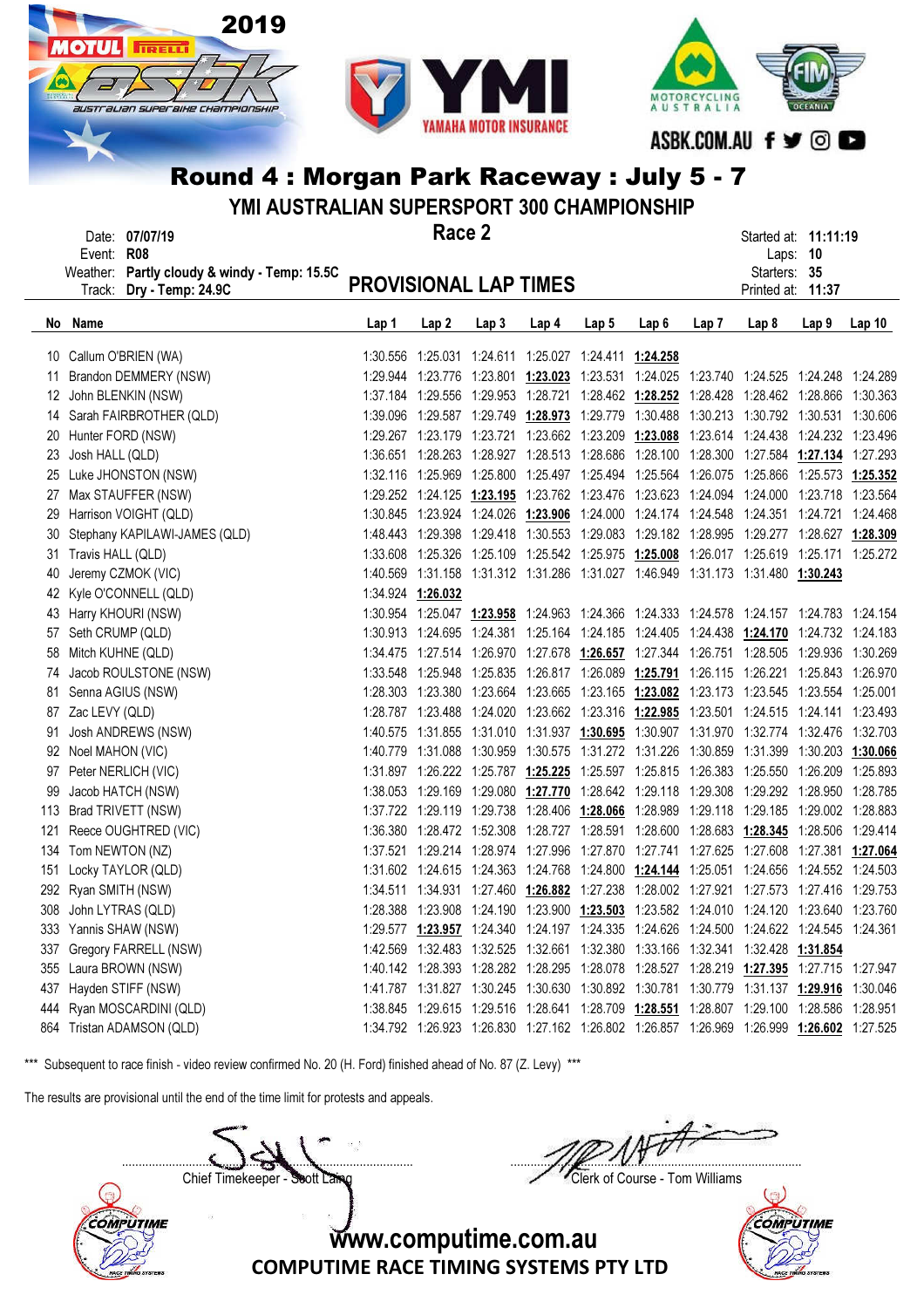

**OTHL** 

**TRELL** 

australian superaike championskir



## Round 4 : Morgan Park Raceway : July 5 - 7

YMI AUSTRALIAN SUPERSPORT 300 CHAMPIONSHIP

|                         | Date: 07/07/19<br><b>R08</b><br>Event:       |                   |         |          | Race 2 |                                |                               |         | Laps: 10     | Started at: 11:11:19 |     |
|-------------------------|----------------------------------------------|-------------------|---------|----------|--------|--------------------------------|-------------------------------|---------|--------------|----------------------|-----|
|                         | Weather: Partly cloudy & windy - Temp: 15.5C |                   |         |          |        |                                |                               |         | Starters: 35 |                      |     |
|                         | Track:                                       | Dry - Temp: 24.9C |         |          |        | <b>PROVISIONAL SPLIT TIMES</b> |                               |         | Printed at:  | 11:37                |     |
| Lap                     | Split 1                                      | Split 2           | Split 3 | Lap Time | Spd    | Lap                            | Split 1                       | Split 2 | Split 3      | Lap Time             | Spd |
|                         | 10 Callum O'BRIEN (WA) (DNF)                 |                   |         |          |        |                                | 20 Hunter FORD (NSW) (2nd)    |         |              |                      |     |
|                         | 35.050                                       | 29.428            | 26.078  | 1:30.556 | 84     | 1                              | 34.103                        | 29.172  | 25.992       | 1:29.267             | 78  |
| $\sqrt{2}$              | 28.904                                       | 29.533            | 26.594  | 1:25.031 | 157    | 2                              | 28.278                        | 29.102  | 25.799       | 1:23.179             | 159 |
| 3                       | 29.223                                       | 29.315            | 26.073  | 1:24.611 | 155    | 3                              | 28.848                        | 29.113  | 25.760       | 1:23.721             | 160 |
| 4                       | 29.094                                       | 29.407            | 26.526  | 1:25.027 | 159    | 4                              | 28.699                        | 29.177  | 25.786       | 1:23.662             | 153 |
| 5                       | 29.091                                       | 29.336            | 25.984  | 1:24.411 | 159    | 5                              | 28.382                        | 29.277  | 25.550       | 1:23.209             | 154 |
| 6                       | 28.974                                       | 29.279            | 26.005  | 1:24.258 | 159    | 6                              | 28.339                        | 29.246  | 25.503       | 1:23.088             | 155 |
|                         |                                              |                   |         |          |        | $\overline{7}$                 | 28.545                        | 29.250  | 25.819       | 1:23.614             | 154 |
|                         | 11 Brandon DEMMERY (NSW) (6th)               |                   |         |          |        | 8                              | 29.012                        | 29.548  | 25.878       | 1:24.438             | 153 |
| 1                       | 34.801                                       | 29.593            | 25.550  | 1:29.944 | 75     | 9                              | 28.962                        | 29.372  | 25.898       | 1:24.232             | 153 |
| $\overline{\mathbf{c}}$ | 28.786                                       | 29.427            | 25.563  | 1:23.776 | 158    | 10                             | 28.868                        | 28.943  | 25.685       | 1:23.496             | 152 |
| 3                       | 28.659                                       | 29.430            | 25.712  | 1:23.801 | 161    |                                |                               |         |              |                      |     |
| 4                       | 28.436                                       | 29.198            | 25.389  | 1:23.023 | 156    |                                | 23 Josh HALL (QLD) (19th)     |         |              |                      |     |
| 5                       | 28.681                                       | 29.318            | 25.532  | 1:23.531 | 162    | 1                              | 37.858                        | 31.358  | 27.435       | 1:36.651             | 108 |
| 6                       | 28.450                                       | 29.434            | 26.141  | 1:24.025 | 161    | 2                              | 30.276                        | 30.660  | 27.327       | 1:28.263             | 153 |
| 7                       | 28.725                                       | 29.210            | 25.805  | 1:23.740 | 155    | 3                              | 30.646                        | 30.500  | 27.781       | 1:28.927             | 152 |
| 8                       | 29.057                                       | 29.544            | 25.924  | 1:24.525 | 157    | 4                              | 30.703                        | 30.414  | 27.396       | 1:28.513             | 148 |
| 9                       | 28.819                                       | 29.531            | 25.898  | 1:24.248 | 155    | 5                              | 30.840                        | 30.328  | 27.518       | 1:28.686             | 149 |
| 10                      | 28.708                                       | 29.416            | 26.165  | 1:24.289 | 155    | 6                              | 30.627                        | 30.356  | 27.117       | 1:28.100             | 148 |
|                         |                                              |                   |         |          |        | $\overline{7}$                 | 30.437                        | 30.183  | 27.680       | 1:28.300             | 155 |
|                         | 12 John BLENKIN (NSW) (24th)                 |                   |         |          |        | 8                              | 30.246                        | 30.332  | 27.006       | 1:27.584             | 152 |
|                         | 38.851                                       | 30.944            | 27.389  | 1:37.184 | 100    | 9                              | 30.009                        | 30.252  | 26.873       | 1:27.134             | 153 |
| $\sqrt{2}$              | 30.617                                       | 30.914            | 28.025  | 1:29.556 | 148    | 10                             | 30.178                        | 29.915  | 27.200       | 1:27.293             | 156 |
| 3                       | 30.888                                       | 31.052            | 28.013  | 1:29.953 | 146    |                                |                               |         |              |                      |     |
| 4                       | 30.681                                       | 30.435            | 27.605  | 1:28.721 | 148    |                                | 25 Luke JHONSTON (NSW) (13th) |         |              |                      |     |
| 5                       | 30.422                                       | 30.418            | 27.622  | 1:28.462 | 146    | 1                              | 36.245                        | 29.370  | 26.501       | 1:32.116             | 97  |
| 6                       | 30.703                                       | 30.462            | 27.087  | 1:28.252 | 148    | 2                              | 29.599                        | 29.633  | 26.737       | 1:25.969             | 159 |
| 7                       | 30.414                                       | 30.642            | 27.372  | 1:28.428 | 154    | 3                              | 29.447                        | 29.656  | 26.697       | 1:25.800             | 154 |
| 8                       | 30.015                                       | 30.773            | 27.674  | 1:28.462 | 146    | 4                              | 29.273                        | 29.407  | 26.817       | 1:25.497             | 153 |
| 9                       | 30.339                                       | 30.986            | 27.541  | 1:28.866 | 144    | 5                              | 29.242                        | 29.542  | 26.710       | 1:25.494             | 157 |
| 10                      | 32.437                                       | 30.536            | 27.390  | 1:30.363 | 145    | 6                              | 29.324                        | 29.625  | 26.615       | 1:25.564             | 159 |
|                         |                                              |                   |         |          |        | $\overline{7}$                 | 29.398                        | 29.607  | 27.070       | 1:26.075             | 154 |
|                         | 14 Sarah FAIRBROTHER (QLD) (26th)            |                   |         |          |        | 8                              | 29.610                        | 29.597  | 26.659       | 1:25.866             | 152 |
| 1                       | 39.864                                       | 31.416            | 27.816  | 1:39.096 | 106    | 9                              | 29.356                        | 29.307  | 26.910       | 1:25.573             | 156 |
| 2                       | 30.682                                       | 30.848            | 28.057  | 1:29.587 | 150    | 10                             | 29.231                        | 29.507  | 26.614       | 1:25.352             | 153 |
| 3                       | 30.993                                       | 30.819            | 27.937  | 1:29.749 | 147    |                                |                               |         |              |                      |     |
| 4                       | 30.418                                       | 30.857            | 27.698  | 1:28.973 | 147    |                                | 27 Max STAUFFER (NSW) (4th)   |         |              |                      |     |
| 5                       | 30.877                                       | 30.985            | 27.917  | 1:29.779 | 148    | 1                              | 33.965                        | 29.187  | 26.100       | 1:29.252             | 82  |
| 6                       | 30.980                                       | 31.270            | 28.238  | 1:30.488 | 145    | $\sqrt{2}$                     | 28.850                        | 29.304  | 25.971       | 1:24.125             | 156 |
| 7                       | 30.727                                       | 31.296            | 28.190  | 1:30.213 | 146    | 3                              | 28.487                        | 29.029  | 25.679       | 1:23.195             | 157 |
| 8                       | 31.047                                       | 31.495            | 28.250  | 1:30.792 | 144    | 4                              | 28.889                        | 29.085  | 25.788       | 1:23.762             | 164 |
| 9                       | 30.999                                       | 31.268            | 28.264  | 1:30.531 | 145    | 5                              | 28.585                        | 29.154  | 25.737       | 1:23.476             | 159 |
| 10                      | 31.156                                       | 31.233            | 28.217  | 1:30.606 | 143    | 6                              | 28.464                        | 29.128  | 26.031       | 1:23.623             | 159 |
|                         |                                              |                   |         |          |        | $\overline{7}$                 | 29.100                        | 29.004  | 25.990       | 1:24.094             | 155 |

Chief Timekeeper - Soott Laing Chief Timekeeper - Soott Laing



 $\Box$ 

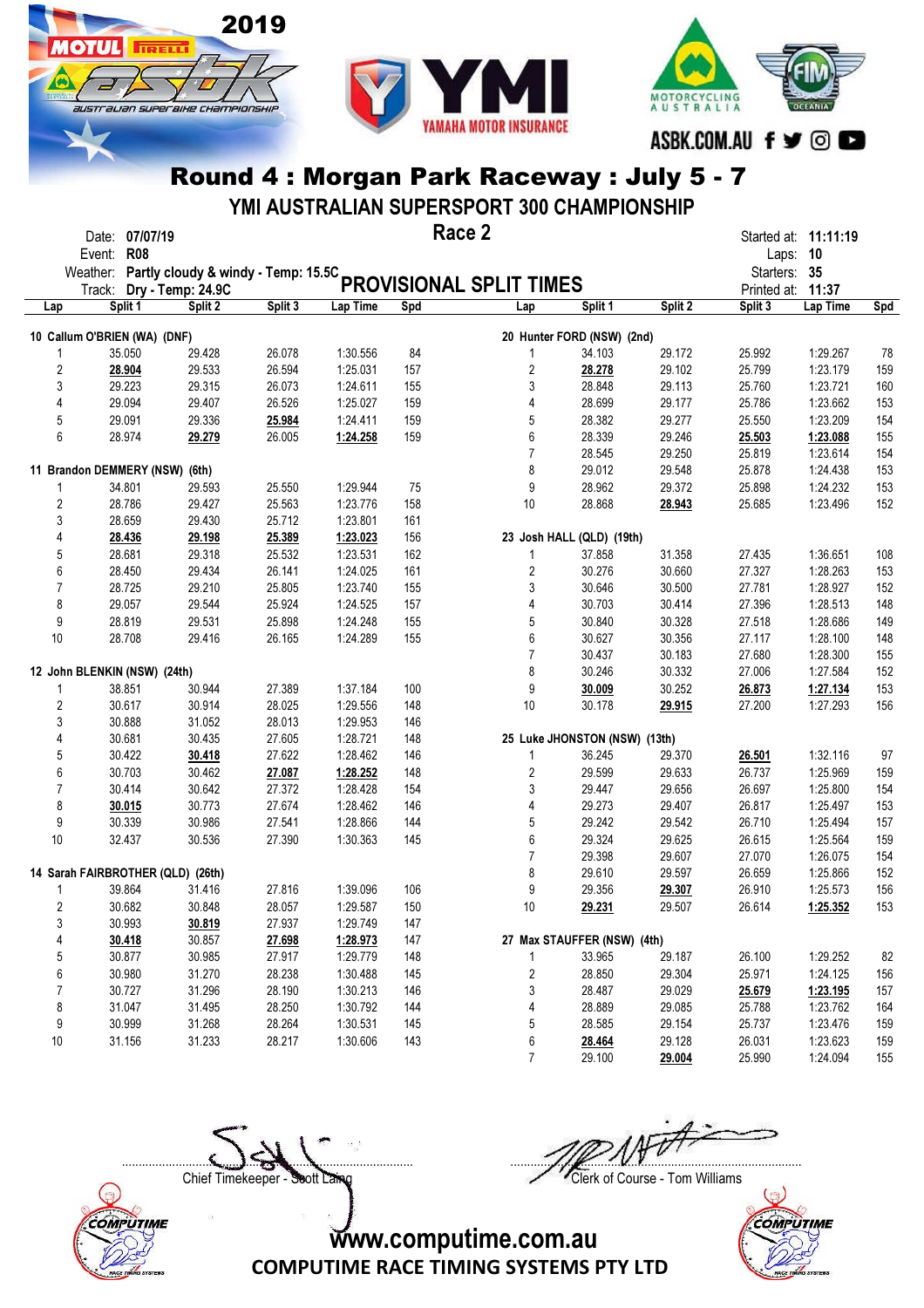

Іотіі

**TRELL** 

australian superaike championskik



Round 4 : Morgan Park Raceway : July 5 - 7

YMI AUSTRALIAN SUPERSPORT 300 CHAMPIONSHIP

|     | Event: R08                     | Date: 07/07/19 |                                              |         |          | Race 2 |                         |                               |         | Laps: 10     | Started at: 11:11:19 |            |
|-----|--------------------------------|----------------|----------------------------------------------|---------|----------|--------|-------------------------|-------------------------------|---------|--------------|----------------------|------------|
|     |                                |                | Weather: Partly cloudy & windy - Temp: 15.5C |         |          |        |                         |                               |         | Starters: 35 |                      |            |
|     |                                |                | Track: Dry - Temp: 24.9C                     |         |          |        | PROVISIONAL SPLIT TIMES |                               |         | Printed at:  | 11:37                |            |
| Lap |                                | Split 1        | Split 2                                      | Split 3 | Lap Time | Spd    | Lap                     | Split 1                       | Split 2 | Split 3      | Lap Time             | <b>Spd</b> |
|     |                                |                |                                              |         |          |        |                         |                               |         |              |                      |            |
|     | 8                              | 28.662         | 29.269                                       | 26.069  | 1:24.000 | 160    | 4                       | 31.443                        | 31.313  | 28.530       | 1:31.286             | 147        |
|     | 9                              | 28.903         | 29.046                                       | 25.769  | 1:23.718 | 155    | 5                       | 31.188                        | 31.438  | 28.401       | 1:31.027             | 144        |
|     | 10                             | 28.495         | 29.006                                       | 26.063  | 1:23.564 | 159    | 6                       | 31.442                        | 31.204  | 44.303       | 1:46.949             | 145        |
|     |                                |                |                                              |         |          |        | $\overline{7}$          | 31.051                        | 31.448  | 28.674       | 1:31.173             | 142        |
|     | 29 Harrison VOIGHT (QLD) (7th) |                |                                              |         |          |        | 8                       | 31.248                        | 31.586  | 28.646       | 1:31.480             | 141        |
|     | 1                              | 35.320         | 29.288                                       | 26.237  | 1:30.845 | 88     | 9                       | 30.671                        | 30.944  | 28.628       | 1:30.243             | 142        |
|     | $\overline{\mathbf{c}}$        | 28.644         | 29.275                                       | 26.005  | 1:23.924 | 158    |                         |                               |         |              |                      |            |
|     | 3                              | 28.741         | 29.268                                       | 26.017  | 1:24.026 | 156    |                         | 42 Kyle O'CONNELL (QLD) (DNF) |         |              |                      |            |
|     | 4                              | 28.492         | 29.360                                       | 26.054  | 1:23.906 | 157    | 1                       | 38.615                        | 30.448  | 25.861       | 1:34.924             | 111        |
|     | 5                              | 28.535         | 29.079                                       | 26.386  | 1:24.000 | 157    | 2                       | 29.866                        | 29.895  | 26.271       | 1:26.032             | 158        |
|     | 6                              | 28.635         | 29.465                                       | 26.074  | 1:24.174 | 157    |                         |                               |         |              |                      |            |
|     | $\overline{7}$                 | 28.920         | 29.441                                       | 26.187  | 1:24.548 | 154    |                         | 43 Harry KHOURI (NSW) (10th)  |         |              |                      |            |
|     | 8                              | 28.735         | 29.323                                       | 26.293  | 1:24.351 | 154    | 1                       | 35.498                        | 29.353  | 26.103       | 1:30.954             | 92         |
|     | 9                              | 28.963         | 29.362                                       | 26.396  | 1:24.721 | 154    | $\overline{c}$          | 29.045                        | 29.415  | 26.587       | 1:25.047             | 160        |
|     | 10                             | 28.857         | 29.370                                       | 26.241  | 1:24.468 | 153    | 3                       | 28.636                        | 29.147  | 26.175       | 1:23.958             | 154        |
|     |                                |                |                                              |         |          |        | 4                       | 29.043                        | 29.552  | 26.368       | 1:24.963             | 155        |
|     |                                |                | 30 Stephany KAPILAWI-JAMES (QLD) (27th)      |         |          |        | 5                       | 28.715                        | 29.452  | 26.199       | 1:24.366             | 153        |
|     | 1                              | 39.616         | 30.722                                       | 38.105  | 1:48.443 | 108    | 6                       | 28.820                        | 29.433  | 26.080       | 1:24.333             | 154        |
|     | $\overline{\mathbf{c}}$        | 30.986         | 30.590                                       | 27.822  | 1:29.398 | 147    | $\overline{7}$          | 28.987                        | 29.134  | 26.457       | 1:24.578             | 153        |
|     | 3                              | 30.354         | 30.806                                       | 28.258  | 1:29.418 | 149    | 8                       | 28.845                        | 29.351  | 25.961       | 1:24.157             | 155        |
|     | 4                              | 31.393         | 30.826                                       | 28.334  | 1:30.553 | 149    | 9                       | 28.937                        | 29.646  | 26.200       | 1:24.783             | 154        |
|     | 5                              | 30.688         | 30.596                                       | 27.799  | 1:29.083 | 149    | 10                      | 28.645                        | 29.405  | 26.104       | 1:24.154             | 157        |
|     | 6                              | 30.436         | 30.847                                       | 27.899  | 1:29.182 | 151    |                         |                               |         |              |                      |            |
|     | $\overline{7}$                 | 30.613         | 30.582                                       | 27.800  | 1:28.995 | 153    |                         | 57 Seth CRUMP (QLD) (9th)     |         |              |                      |            |
|     | 8                              | 30.693         | 30.864                                       | 27.720  | 1:29.277 | 148    | 1                       | 35.579                        | 29.128  | 26.206       | 1:30.913             | 95         |
|     | 9                              | 30.579         | 30.466                                       | 27.582  | 1:28.627 | 150    | 2                       | 28.903                        | 29.254  | 26.538       | 1:24.695             | 162        |
|     | 10                             | 30.302         | 30.418                                       | 27.589  | 1:28.309 | 148    | 3                       | 28.871                        | 29.224  | 26.286       | 1:24.381             | 156        |
|     |                                |                |                                              |         |          |        | 4                       | 29.090                        | 29.435  | 26.639       | 1:25.164             | 161        |
|     | 31 Travis HALL (QLD) (12th)    |                |                                              |         |          |        | 5                       | 28.617                        | 29.219  | 26.349       | 1:24.185             | 157        |
|     | 1                              | 37.001         | 30.036                                       | 26.571  | 1:33.608 | 92     | 6                       | 28.933                        | 29.203  | 26.269       | 1:24.405             | 160        |
|     | $\overline{2}$                 | 29.114         | 29.909                                       | 26.303  | 1:25.326 | 154    | 7                       | 28.731                        | 29.223  | 26.484       | 1:24.438             | 160        |
|     | 3                              | 29.164         | 29.825                                       | 26.120  | 1:25.109 | 151    | 8                       | 29.048                        | 29.219  | 25.903       | 1:24.170             | 153        |
|     | 4                              | 29.321         | 29.430                                       | 26.791  | 1:25.542 | 153    | 9                       | 29.044                        | 29.539  | 26.149       | 1:24.732             | 159        |
|     | 5                              | 29.192         | 30.362                                       | 26.421  | 1:25.975 | 155    | 10                      | 28.849                        | 29.370  | 25.964       | 1:24.183             | 155        |
|     | 6                              | 29.161         | 29.726                                       | 26.121  | 1:25.008 | 150    |                         |                               |         |              |                      |            |
|     | 7                              | 29.590         | 29.723                                       | 26.704  | 1:26.017 | 154    |                         | 58 Mitch KUHNE (QLD) (17th)   |         |              |                      |            |
|     | 8                              | 29.272         | 30.076                                       | 26.271  | 1:25.619 | 150    | 1                       | 37.225                        | 30.348  | 26.902       | 1:34.475             | 99         |
|     | 9                              | 29.079         | 29.764                                       | 26.328  | 1:25.171 | 148    | 2                       | 30.101                        | 30.528  | 26.885       | 1:27.514             | 153        |
|     | 10                             | 28.971         | 29.911                                       | 26.390  | 1:25.272 | 146    | 3                       | 29.713                        | 30.346  | 26.911       | 1:26.970             | 155        |
|     |                                |                |                                              |         |          |        | 4                       | 30.194                        | 30.372  | 27.112       | 1:27.678             | 151        |
|     | 40 Jeremy CZMOK (VIC) (33th)   |                |                                              |         |          |        | 5                       | 29.666                        | 30.223  | 26.768       | 1:26.657             | 150        |
|     |                                | 40.308         | 31.854                                       | 28.407  | 1:40.569 | 106    | 6                       | 29.681                        | 30.462  | 27.201       | 1:27.344             | 149        |
|     | 2                              | 31.108         | 31.552                                       | 28.498  | 1:31.158 | 147    | 7                       | 29.527                        | 30.155  | 27.069       | 1:26.751             | 150        |
|     | 3                              | 31.079         | 31.545                                       | 28.688  | 1:31.312 | 146    | 8                       | 29.841                        | 30.138  | 28.526       | 1:28.505             | 149        |

Chief Timekeeper - Soott Laing Chief Timekeeper - Soott Laing

COMPUTIME

 $\Box$ 

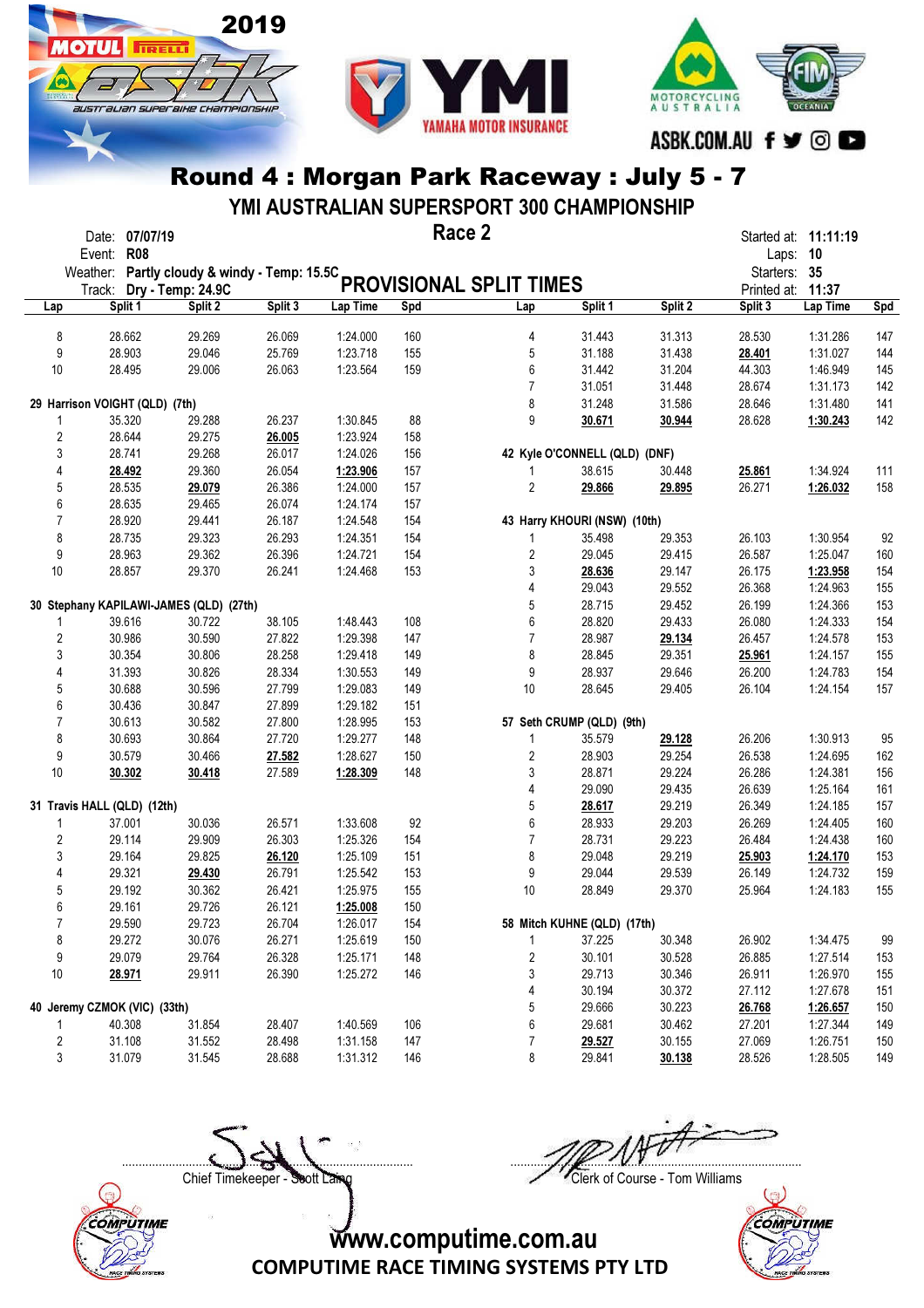

**OTHL** 

**TRELL** 

australian superaike championskik



#### Round 4 : Morgan Park Raceway : July 5 - 7

YMI AUSTRALIAN SUPERSPORT 300 CHAMPIONSHIP

|                         | Date: 07/07/19<br>Event: R08                 |         |         |          | Race 2 |                         |                               |         | Started at: 11:11:19<br>Laps: 10 |          |            |
|-------------------------|----------------------------------------------|---------|---------|----------|--------|-------------------------|-------------------------------|---------|----------------------------------|----------|------------|
|                         | Weather: Partly cloudy & windy - Temp: 15.5C |         |         |          |        |                         |                               |         | Starters: 35                     |          |            |
|                         | Track: Dry - Temp: 24.9C                     |         |         |          |        | PROVISIONAL SPLIT TIMES |                               |         | Printed at: 11:37                |          |            |
| Lap                     | Split 1                                      | Split 2 | Split 3 | Lap Time | Spd    | Lap                     | Split 1                       | Split 2 | Split 3                          | Lap Time | <b>Spd</b> |
| 9                       | 31.284                                       | 30.843  | 27.809  | 1:29.936 | 141    | 5                       | 31.160                        | 31.056  | 28.479                           | 1:30.695 | 143        |
| 10                      | 30.276                                       | 30.999  | 28.994  | 1:30.269 | 144    | 6                       | 31.107                        | 31.315  | 28.485                           | 1:30.907 | 144        |
|                         |                                              |         |         |          |        | $\overline{7}$          | 31.371                        | 31.368  | 29.231                           | 1:31.970 | 146        |
|                         | 74 Jacob ROULSTONE (NSW) (15th)              |         |         |          |        | 8                       | 31.710                        | 31.906  | 29.158                           | 1:32.774 | 140        |
| 1                       | 36.805                                       | 29.883  | 26.860  | 1:33.548 | 99     | 9                       | 31.768                        | 31.639  | 29.069                           | 1:32.476 | 141        |
| $\overline{2}$          | 29.470                                       | 29.869  | 26.609  | 1:25.948 | 152    | 10                      | 31.838                        | 31.623  | 29.242                           | 1:32.703 | 140        |
| 3                       | 29.374                                       | 29.789  | 26.672  | 1:25.835 | 154    |                         |                               |         |                                  |          |            |
| 4                       | 29.587                                       | 30.098  | 27.132  | 1:26.817 | 152    |                         | 92 Noel MAHON (VIC) (30th)    |         |                                  |          |            |
| 5                       | 29.489                                       | 29.861  | 26.739  | 1:26.089 | 149    | 1                       | 40.943                        | 31.556  | 28.280                           | 1:40.779 | 111        |
| 6                       | 29.185                                       | 29.863  | 26.743  | 1:25.791 | 151    | $\overline{\mathbf{c}}$ | 31.607                        | 31.230  | 28.251                           | 1:31.088 | 155        |
| $\overline{7}$          | 29.284                                       | 29.888  | 26.943  | 1:26.115 | 149    | 3                       | 31.225                        | 31.177  | 28.557                           | 1:30.959 | 155        |
| 8                       | 29.582                                       | 29.919  | 26.720  | 1:26.221 | 149    | 4                       | 31.317                        | 31.092  | 28.166                           | 1:30.575 | 151        |
| 9                       | 29.196                                       | 29.810  | 26.837  | 1:25.843 | 151    | 5                       | 31.887                        | 31.168  | 28.217                           | 1:31.272 | 150        |
| 10                      | 29.382                                       | 30.212  | 27.376  | 1:26.970 | 149    | 6                       | 31.729                        | 31.003  | 28.494                           | 1:31.226 | 149        |
|                         |                                              |         |         |          |        | $\overline{7}$          | 31.434                        | 31.059  | 28.366                           | 1:30.859 | 151        |
|                         |                                              |         |         |          |        | 8                       |                               |         |                                  | 1:31.399 |            |
|                         | 81 Senna AGIUS (NSW) (1st)                   |         |         |          |        |                         | 31.662                        | 31.228  | 28.509                           |          | 150        |
| 1                       | 33.128                                       | 29.020  | 26.155  | 1:28.303 | 71     | 9                       | 31.441                        | 30.822  | 27.940                           | 1:30.203 | 153        |
| 2                       | 28.513                                       | 28.854  | 26.013  | 1:23.380 | 156    | 10                      | 31.286                        | 30.831  | 27.949                           | 1:30.066 | 152        |
| 3                       | 28.586                                       | 28.978  | 26.100  | 1:23.664 | 157    |                         |                               |         |                                  |          |            |
| 4                       | 28.499                                       | 28.994  | 26.172  | 1:23.665 | 156    |                         | 97 Peter NERLICH (VIC) (14th) |         |                                  |          |            |
| 5                       | 28.521                                       | 28.758  | 25.886  | 1:23.165 | 156    | 1                       | 36.019                        | 29.423  | 26.455                           | 1:31.897 | 91         |
| 6                       | 28.363                                       | 28.850  | 25.869  | 1:23.082 | 158    | 2                       | 29.620                        | 29.905  | 26.697                           | 1:26.222 | 159        |
| 7                       | 28.388                                       | 28.873  | 25.912  | 1:23.173 | 157    | 3                       | 29.695                        | 29.890  | 26.202                           | 1:25.787 | 155        |
| 8                       | 28.473                                       | 28.966  | 26.106  | 1:23.545 | 157    | 4                       | 28.922                        | 29.644  | 26.659                           | 1:25.225 | 157        |
| 9                       | 28.596                                       | 29.004  | 25.954  | 1:23.554 | 157    | 5                       | 29.231                        | 29.688  | 26.678                           | 1:25.597 | 155        |
| 10                      | 29.597                                       | 28.955  | 26.449  | 1:25.001 | 159    | 6                       | 29.704                        | 29.567  | 26.544                           | 1:25.815 | 156        |
|                         |                                              |         |         |          |        | $\overline{7}$          | 30.103                        | 29.706  | 26.574                           | 1:26.383 | 154        |
|                         | 87 Zac LEVY (QLD) (3rd)                      |         |         |          |        | 8                       | 29.494                        | 29.674  | 26.382                           | 1:25.550 | 156        |
| 1                       | 33.767                                       | 29.262  | 25.758  | 1:28.787 | 74     | 9                       | 29.588                        | 30.135  | 26.486                           | 1:26.209 | 154        |
| $\overline{2}$          | 28.686                                       | 29.123  | 25.679  | 1:23.488 | 155    | 10                      | 29.367                        | 29.799  | 26.727                           | 1:25.893 | 154        |
| 3                       | 28.908                                       | 29.274  | 25.838  | 1:24.020 | 154    |                         |                               |         |                                  |          |            |
| 4                       | 28.803                                       | 29.107  | 25.752  | 1:23.662 | 158    |                         | 99 Jacob HATCH (NSW) (22th)   |         |                                  |          |            |
| 5                       | 28.672                                       | 29.127  | 25.517  | 1:23.316 | 158    | 1                       | 39.170                        | 30.943  | 27.940                           | 1:38.053 | 107        |
| 6                       | 28.322                                       | 29.085  | 25.578  | 1:22.985 | 158    | 2                       | 30.739                        | 30.837  | 27.593                           | 1:29.169 | 153        |
| $\overline{7}$          | 28.609                                       | 29.121  | 25.771  | 1:23.501 | 157    | 3                       | 30.714                        | 30.676  | 27.690                           | 1:29.080 | 154        |
| 8                       | 29.137                                       | 29.571  | 25.807  | 1:24.515 | 156    | 4                       | 30.154                        | 30.396  | 27.220                           | 1:27.770 | 150        |
| 9                       | 28.850                                       | 29.470  | 25.821  | 1:24.141 | 158    | 5                       | 30.597                        | 30.577  | 27.468                           | 1:28.642 | 154        |
| 10                      | 28.657                                       | 29.237  | 25.599  | 1:23.493 | 156    | 6                       | 30.553                        | 30.660  | 27.905                           | 1:29.118 | 149        |
|                         |                                              |         |         |          |        | 7                       | 30.832                        | 30.746  | 27.730                           | 1:29.308 | 149        |
|                         | 91 Josh ANDREWS (NSW) (31th)                 |         |         |          |        | 8                       | 30.832                        | 30.883  | 27.577                           | 1:29.292 | 149        |
| 1                       | 40.184                                       | 31.595  | 28.796  | 1:40.575 | 107    | 9                       | 30.589                        | 30.503  | 27.858                           | 1:28.950 | 155        |
| $\overline{\mathbf{c}}$ | 31.525                                       | 31.260  | 29.070  | 1:31.855 | 144    | 10                      | 30.530                        | 30.589  | 27.666                           | 1:28.785 | 151        |
| 3                       | 31.290                                       | 31.125  | 28.595  | 1:31.010 | 145    |                         |                               |         |                                  |          |            |
| 4                       | 31.720                                       | 31.460  | 28.757  | 1:31.937 | 145    |                         | 113 Brad TRIVETT (NSW) (23th) |         |                                  |          |            |
|                         |                                              |         |         |          |        |                         |                               |         |                                  |          |            |

 $\Box$ Chief Timekeeper - Soott Laing Chief Timekeeper - Soott Laing



COMPUTIME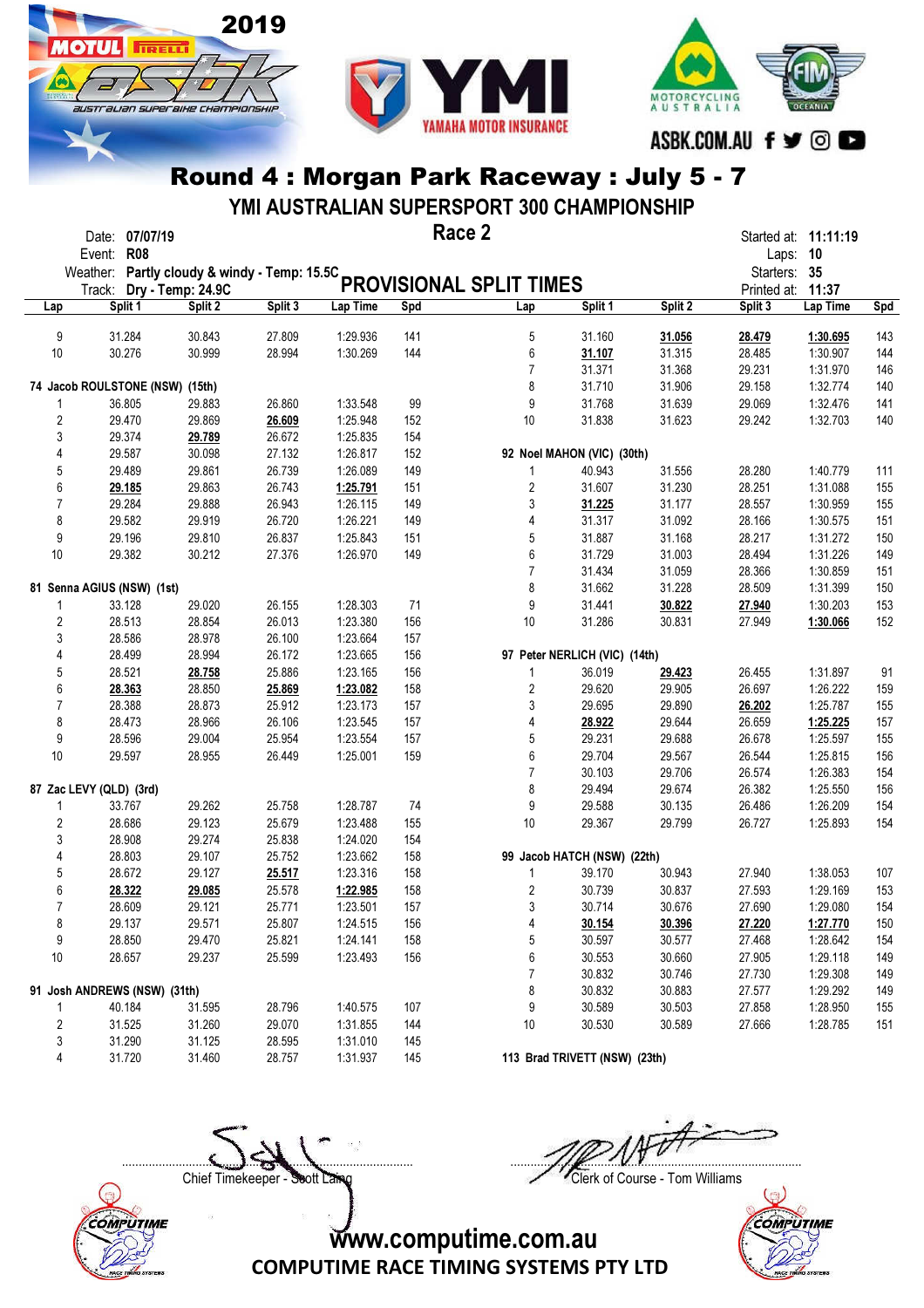

**ОТШ** 

**TRELL** 

australian superaike championskir



#### Round 4 : Morgan Park Raceway : July 5 - 7

YMI AUSTRALIAN SUPERSPORT 300 CHAMPIONSHIP

| Weather: Partly cloudy & windy - Temp: 15.5C<br>Starters: 35<br><b>PROVISIONAL SPLIT TIMES</b><br>Dry - Temp: 24.9C<br>Printed at: 11:37<br>Track:<br>Split 1<br>Split 3<br>Lap Time<br>Spd<br>Split 1<br>Split 2<br>Split 3<br>Lap Time<br>Split 2<br>Lap<br><b>Spd</b><br>Lap<br>39.288<br>30.953<br>27.481<br>1:37.722<br>103<br>9<br>28.982<br>29.411<br>26.159<br>1:24.552<br>151<br>1<br>$\overline{\mathbf{c}}$<br>30.914<br>27.446<br>29.384<br>153<br>30.759<br>1:29.119<br>153<br>10<br>28.806<br>26.313<br>1:24.503<br>3<br>31.118<br>30.950<br>27.670<br>1:29.738<br>153<br>4<br>30.515<br>27.427<br>1:28.406<br>292 Ryan SMITH (NSW) (20th)<br>30.464<br>153<br>5<br>30.309<br>30.575<br>27.182<br>151<br>37.390<br>30.581<br>1:34.511<br>99<br>1:28.066<br>26.540<br>1<br>6<br>$\overline{c}$<br>30.707<br>30.901<br>27.381<br>1:28.989<br>152<br>36.691<br>31.024<br>27.216<br>1:34.931<br>155<br>$\overline{7}$<br>30.706<br>27.634<br>3<br>30.778<br>1:29.118<br>29.854<br>30.462<br>27.144<br>1:27.460<br>154<br>154<br>8<br>27.625<br>4<br>158<br>30.637<br>30.923<br>1:29.185<br>151<br>29.789<br>29.872<br>27.221<br>1:26.882<br>5<br>9<br>30.680<br>27.849<br>1:29.002<br>29.817<br>30.026<br>154<br>30.473<br>150<br>27.395<br>1:27.238<br>6<br>30.231<br>10<br>30.654<br>27.928<br>1:28.883<br>150<br>30.476<br>27.295<br>1:28.002<br>146<br>30.301<br>$\overline{7}$<br>30.329<br>30.299<br>27.293<br>1:27.921<br>149<br>8<br>121 Reece OUGHTRED (VIC) (28th)<br>30.256<br>30.129<br>27.188<br>1:27.573<br>146<br>9<br>148<br>27.302<br>1:36.380<br>104<br>30.067<br>30.159<br>27.190<br>1:27.416<br>38.215<br>30.863<br>1<br>$\overline{\mathbf{c}}$<br>30.438<br>30.654<br>27.380<br>1:28.472<br>152<br>10<br>29.996<br>30.058<br>1:29.753<br>148<br>29.699<br>3<br>53.668<br>30.821<br>27.819<br>1:52.308<br>152<br>4<br>30.532<br>30.730<br>27.465<br>1:28.727<br>150<br>308 John LYTRAS (QLD) (5th)<br>5<br>30.530<br>27.812<br>30.249<br>1:28.591<br>149<br>29.143<br>25.952<br>1:28.388<br>72<br>1<br>33.293<br>6<br>30.516<br>$\overline{c}$<br>28.799<br>158<br>30.240<br>27.844<br>1:28.600<br>150<br>29.143<br>25.966<br>1:23.908<br>$\overline{7}$<br>3<br>29.269<br>30.283<br>30.467<br>27.933<br>29.079<br>155<br>1:28.683<br>149<br>25.842<br>1:24.190<br>4<br>8<br>30.196<br>27.724<br>28.835<br>29.096<br>25.969<br>1:23.900<br>161<br>30.425<br>1:28.345<br>149<br>27.939<br>5<br>28.679<br>9<br>30.538<br>1:28.506<br>151<br>29.094<br>25.730<br>1:23.503<br>162<br>30.029<br>10<br>6<br>29.176<br>164<br>30.454<br>30.981<br>27.979<br>1:29.414<br>155<br>28.504<br>25.902<br>1:23.582<br>$\overline{7}$<br>28.632<br>160<br>29.134<br>26.244<br>1:24.010<br>134 Tom NEWTON (NZ) (18th)<br>8<br>28.864<br>29.307<br>155<br>25.949<br>1:24.120<br>9<br>38.981<br>30.971<br>27.569<br>1:37.521<br>101<br>28.664<br>29.116<br>25.860<br>1:23.640<br>160<br>1<br>$\overline{\mathbf{c}}$<br>30.767<br>30.972<br>27.475<br>1:29.214<br>154<br>10<br>28.737<br>26.092<br>1:23.760<br>155<br>28.931<br>3<br>27.611<br>30.696<br>30.667<br>1:28.974<br>154<br>4<br>30.119<br>27.307<br>30.570<br>1:27.996<br>151<br>333 Yannis SHAW (NSW) (8th)<br>5<br>30.798<br>29.996<br>27.076<br>1:27.870<br>29.270<br>1:29.577<br>153<br>1<br>34.503<br>25.804<br>84<br>6<br>30.590<br>29.997<br>27.154<br>1:27.741<br>154<br>2<br>28.845<br>29.179<br>25.933<br>1:23.957<br>163<br>7<br>30.466<br>30.097<br>27.062<br>1:27.625<br>3<br>28.889<br>29.437<br>26.014<br>1:24.340<br>164<br>159<br>8<br>163<br>30.001<br>27.134<br>1:27.608<br>154<br>4<br>28.698<br>29.313<br>26.186<br>1:24.197<br>30.473<br>5<br>9<br>159<br>30.299<br>27.126<br>1:27.381<br>156<br>28.854<br>26.334<br>29.956<br>29.147<br>1:24.335<br>6<br>10<br>30.271<br>152<br>29.226<br>29.334<br>159<br>29.816<br>26.977<br>1:27.064<br>26.066<br>1:24.626<br>$\overline{7}$<br>29.037<br>29.294<br>161<br>26.169<br>1:24.500<br>151 Locky TAYLOR (QLD) (11th)<br>8<br>28.913<br>29.334<br>26.375<br>1:24.622<br>163<br>26.219<br>88<br>9<br>28.944<br>29.422<br>26.179<br>1:24.545<br>160<br>35.838<br>29.545<br>1:31.602<br>1<br>$\overline{2}$<br>28.846<br>26.232<br>10<br>161<br>29.537<br>1:24.615<br>156<br>29.056<br>29.313<br>25.992<br>1:24.361<br>3<br>28.925<br>29.400<br>26.038<br>1:24.363<br>159<br>4<br>28.887<br>29.501<br>26.380<br>1:24.768<br>337 Gregory FARRELL (NSW) (32th)<br>158<br>5<br>29.049<br>29.728<br>26.023<br>1:24.800<br>41.338<br>160<br>31.985<br>29.246<br>1:42.569<br>105<br>1<br>6<br>29.464<br>2<br>31.898<br>31.970<br>28.615<br>1:32.483<br>146<br>28.735<br>25.945<br>1:24.144<br>158<br>7<br>28.923<br>29.621<br>26.507<br>1:25.051<br>3<br>31.527<br>32.067<br>28.931<br>1:32.525<br>146<br>157<br>8<br>26.445<br>1:24.656<br>4<br>31.908<br>28.902<br>29.309<br>152<br>31.819<br>28.934<br>1:32.661<br>147 | Date: 07/07/19<br><b>R08</b><br>Event: |  |  | Race 2 |  | Started at: 11:11:19<br>Laps: 10 |  |
|-------------------------------------------------------------------------------------------------------------------------------------------------------------------------------------------------------------------------------------------------------------------------------------------------------------------------------------------------------------------------------------------------------------------------------------------------------------------------------------------------------------------------------------------------------------------------------------------------------------------------------------------------------------------------------------------------------------------------------------------------------------------------------------------------------------------------------------------------------------------------------------------------------------------------------------------------------------------------------------------------------------------------------------------------------------------------------------------------------------------------------------------------------------------------------------------------------------------------------------------------------------------------------------------------------------------------------------------------------------------------------------------------------------------------------------------------------------------------------------------------------------------------------------------------------------------------------------------------------------------------------------------------------------------------------------------------------------------------------------------------------------------------------------------------------------------------------------------------------------------------------------------------------------------------------------------------------------------------------------------------------------------------------------------------------------------------------------------------------------------------------------------------------------------------------------------------------------------------------------------------------------------------------------------------------------------------------------------------------------------------------------------------------------------------------------------------------------------------------------------------------------------------------------------------------------------------------------------------------------------------------------------------------------------------------------------------------------------------------------------------------------------------------------------------------------------------------------------------------------------------------------------------------------------------------------------------------------------------------------------------------------------------------------------------------------------------------------------------------------------------------------------------------------------------------------------------------------------------------------------------------------------------------------------------------------------------------------------------------------------------------------------------------------------------------------------------------------------------------------------------------------------------------------------------------------------------------------------------------------------------------------------------------------------------------------------------------------------------------------------------------------------------------------------------------------------------------------------------------------------------------------------------------------------------------------------------------------------------------------------------------------------------------------------------------------------------------------------------------------------------------------------------------------------------------------------------------------------------------------------------------------------------------------------------------------------------------------------------------------------------------------------------------------------------------------------------------------------------------------------------------------------------------------------------------------------------------------------------------------------------------------------------------------------------------------------------------------------------------------------------------------------------------------------------------------------------------------------------------------|----------------------------------------|--|--|--------|--|----------------------------------|--|
|                                                                                                                                                                                                                                                                                                                                                                                                                                                                                                                                                                                                                                                                                                                                                                                                                                                                                                                                                                                                                                                                                                                                                                                                                                                                                                                                                                                                                                                                                                                                                                                                                                                                                                                                                                                                                                                                                                                                                                                                                                                                                                                                                                                                                                                                                                                                                                                                                                                                                                                                                                                                                                                                                                                                                                                                                                                                                                                                                                                                                                                                                                                                                                                                                                                                                                                                                                                                                                                                                                                                                                                                                                                                                                                                                                                                                                                                                                                                                                                                                                                                                                                                                                                                                                                                                                                                                                                                                                                                                                                                                                                                                                                                                                                                                                                                                                                             |                                        |  |  |        |  |                                  |  |
|                                                                                                                                                                                                                                                                                                                                                                                                                                                                                                                                                                                                                                                                                                                                                                                                                                                                                                                                                                                                                                                                                                                                                                                                                                                                                                                                                                                                                                                                                                                                                                                                                                                                                                                                                                                                                                                                                                                                                                                                                                                                                                                                                                                                                                                                                                                                                                                                                                                                                                                                                                                                                                                                                                                                                                                                                                                                                                                                                                                                                                                                                                                                                                                                                                                                                                                                                                                                                                                                                                                                                                                                                                                                                                                                                                                                                                                                                                                                                                                                                                                                                                                                                                                                                                                                                                                                                                                                                                                                                                                                                                                                                                                                                                                                                                                                                                                             |                                        |  |  |        |  |                                  |  |
|                                                                                                                                                                                                                                                                                                                                                                                                                                                                                                                                                                                                                                                                                                                                                                                                                                                                                                                                                                                                                                                                                                                                                                                                                                                                                                                                                                                                                                                                                                                                                                                                                                                                                                                                                                                                                                                                                                                                                                                                                                                                                                                                                                                                                                                                                                                                                                                                                                                                                                                                                                                                                                                                                                                                                                                                                                                                                                                                                                                                                                                                                                                                                                                                                                                                                                                                                                                                                                                                                                                                                                                                                                                                                                                                                                                                                                                                                                                                                                                                                                                                                                                                                                                                                                                                                                                                                                                                                                                                                                                                                                                                                                                                                                                                                                                                                                                             |                                        |  |  |        |  |                                  |  |
|                                                                                                                                                                                                                                                                                                                                                                                                                                                                                                                                                                                                                                                                                                                                                                                                                                                                                                                                                                                                                                                                                                                                                                                                                                                                                                                                                                                                                                                                                                                                                                                                                                                                                                                                                                                                                                                                                                                                                                                                                                                                                                                                                                                                                                                                                                                                                                                                                                                                                                                                                                                                                                                                                                                                                                                                                                                                                                                                                                                                                                                                                                                                                                                                                                                                                                                                                                                                                                                                                                                                                                                                                                                                                                                                                                                                                                                                                                                                                                                                                                                                                                                                                                                                                                                                                                                                                                                                                                                                                                                                                                                                                                                                                                                                                                                                                                                             |                                        |  |  |        |  |                                  |  |
|                                                                                                                                                                                                                                                                                                                                                                                                                                                                                                                                                                                                                                                                                                                                                                                                                                                                                                                                                                                                                                                                                                                                                                                                                                                                                                                                                                                                                                                                                                                                                                                                                                                                                                                                                                                                                                                                                                                                                                                                                                                                                                                                                                                                                                                                                                                                                                                                                                                                                                                                                                                                                                                                                                                                                                                                                                                                                                                                                                                                                                                                                                                                                                                                                                                                                                                                                                                                                                                                                                                                                                                                                                                                                                                                                                                                                                                                                                                                                                                                                                                                                                                                                                                                                                                                                                                                                                                                                                                                                                                                                                                                                                                                                                                                                                                                                                                             |                                        |  |  |        |  |                                  |  |
|                                                                                                                                                                                                                                                                                                                                                                                                                                                                                                                                                                                                                                                                                                                                                                                                                                                                                                                                                                                                                                                                                                                                                                                                                                                                                                                                                                                                                                                                                                                                                                                                                                                                                                                                                                                                                                                                                                                                                                                                                                                                                                                                                                                                                                                                                                                                                                                                                                                                                                                                                                                                                                                                                                                                                                                                                                                                                                                                                                                                                                                                                                                                                                                                                                                                                                                                                                                                                                                                                                                                                                                                                                                                                                                                                                                                                                                                                                                                                                                                                                                                                                                                                                                                                                                                                                                                                                                                                                                                                                                                                                                                                                                                                                                                                                                                                                                             |                                        |  |  |        |  |                                  |  |
|                                                                                                                                                                                                                                                                                                                                                                                                                                                                                                                                                                                                                                                                                                                                                                                                                                                                                                                                                                                                                                                                                                                                                                                                                                                                                                                                                                                                                                                                                                                                                                                                                                                                                                                                                                                                                                                                                                                                                                                                                                                                                                                                                                                                                                                                                                                                                                                                                                                                                                                                                                                                                                                                                                                                                                                                                                                                                                                                                                                                                                                                                                                                                                                                                                                                                                                                                                                                                                                                                                                                                                                                                                                                                                                                                                                                                                                                                                                                                                                                                                                                                                                                                                                                                                                                                                                                                                                                                                                                                                                                                                                                                                                                                                                                                                                                                                                             |                                        |  |  |        |  |                                  |  |
|                                                                                                                                                                                                                                                                                                                                                                                                                                                                                                                                                                                                                                                                                                                                                                                                                                                                                                                                                                                                                                                                                                                                                                                                                                                                                                                                                                                                                                                                                                                                                                                                                                                                                                                                                                                                                                                                                                                                                                                                                                                                                                                                                                                                                                                                                                                                                                                                                                                                                                                                                                                                                                                                                                                                                                                                                                                                                                                                                                                                                                                                                                                                                                                                                                                                                                                                                                                                                                                                                                                                                                                                                                                                                                                                                                                                                                                                                                                                                                                                                                                                                                                                                                                                                                                                                                                                                                                                                                                                                                                                                                                                                                                                                                                                                                                                                                                             |                                        |  |  |        |  |                                  |  |
|                                                                                                                                                                                                                                                                                                                                                                                                                                                                                                                                                                                                                                                                                                                                                                                                                                                                                                                                                                                                                                                                                                                                                                                                                                                                                                                                                                                                                                                                                                                                                                                                                                                                                                                                                                                                                                                                                                                                                                                                                                                                                                                                                                                                                                                                                                                                                                                                                                                                                                                                                                                                                                                                                                                                                                                                                                                                                                                                                                                                                                                                                                                                                                                                                                                                                                                                                                                                                                                                                                                                                                                                                                                                                                                                                                                                                                                                                                                                                                                                                                                                                                                                                                                                                                                                                                                                                                                                                                                                                                                                                                                                                                                                                                                                                                                                                                                             |                                        |  |  |        |  |                                  |  |
|                                                                                                                                                                                                                                                                                                                                                                                                                                                                                                                                                                                                                                                                                                                                                                                                                                                                                                                                                                                                                                                                                                                                                                                                                                                                                                                                                                                                                                                                                                                                                                                                                                                                                                                                                                                                                                                                                                                                                                                                                                                                                                                                                                                                                                                                                                                                                                                                                                                                                                                                                                                                                                                                                                                                                                                                                                                                                                                                                                                                                                                                                                                                                                                                                                                                                                                                                                                                                                                                                                                                                                                                                                                                                                                                                                                                                                                                                                                                                                                                                                                                                                                                                                                                                                                                                                                                                                                                                                                                                                                                                                                                                                                                                                                                                                                                                                                             |                                        |  |  |        |  |                                  |  |
|                                                                                                                                                                                                                                                                                                                                                                                                                                                                                                                                                                                                                                                                                                                                                                                                                                                                                                                                                                                                                                                                                                                                                                                                                                                                                                                                                                                                                                                                                                                                                                                                                                                                                                                                                                                                                                                                                                                                                                                                                                                                                                                                                                                                                                                                                                                                                                                                                                                                                                                                                                                                                                                                                                                                                                                                                                                                                                                                                                                                                                                                                                                                                                                                                                                                                                                                                                                                                                                                                                                                                                                                                                                                                                                                                                                                                                                                                                                                                                                                                                                                                                                                                                                                                                                                                                                                                                                                                                                                                                                                                                                                                                                                                                                                                                                                                                                             |                                        |  |  |        |  |                                  |  |
|                                                                                                                                                                                                                                                                                                                                                                                                                                                                                                                                                                                                                                                                                                                                                                                                                                                                                                                                                                                                                                                                                                                                                                                                                                                                                                                                                                                                                                                                                                                                                                                                                                                                                                                                                                                                                                                                                                                                                                                                                                                                                                                                                                                                                                                                                                                                                                                                                                                                                                                                                                                                                                                                                                                                                                                                                                                                                                                                                                                                                                                                                                                                                                                                                                                                                                                                                                                                                                                                                                                                                                                                                                                                                                                                                                                                                                                                                                                                                                                                                                                                                                                                                                                                                                                                                                                                                                                                                                                                                                                                                                                                                                                                                                                                                                                                                                                             |                                        |  |  |        |  |                                  |  |
|                                                                                                                                                                                                                                                                                                                                                                                                                                                                                                                                                                                                                                                                                                                                                                                                                                                                                                                                                                                                                                                                                                                                                                                                                                                                                                                                                                                                                                                                                                                                                                                                                                                                                                                                                                                                                                                                                                                                                                                                                                                                                                                                                                                                                                                                                                                                                                                                                                                                                                                                                                                                                                                                                                                                                                                                                                                                                                                                                                                                                                                                                                                                                                                                                                                                                                                                                                                                                                                                                                                                                                                                                                                                                                                                                                                                                                                                                                                                                                                                                                                                                                                                                                                                                                                                                                                                                                                                                                                                                                                                                                                                                                                                                                                                                                                                                                                             |                                        |  |  |        |  |                                  |  |
|                                                                                                                                                                                                                                                                                                                                                                                                                                                                                                                                                                                                                                                                                                                                                                                                                                                                                                                                                                                                                                                                                                                                                                                                                                                                                                                                                                                                                                                                                                                                                                                                                                                                                                                                                                                                                                                                                                                                                                                                                                                                                                                                                                                                                                                                                                                                                                                                                                                                                                                                                                                                                                                                                                                                                                                                                                                                                                                                                                                                                                                                                                                                                                                                                                                                                                                                                                                                                                                                                                                                                                                                                                                                                                                                                                                                                                                                                                                                                                                                                                                                                                                                                                                                                                                                                                                                                                                                                                                                                                                                                                                                                                                                                                                                                                                                                                                             |                                        |  |  |        |  |                                  |  |
|                                                                                                                                                                                                                                                                                                                                                                                                                                                                                                                                                                                                                                                                                                                                                                                                                                                                                                                                                                                                                                                                                                                                                                                                                                                                                                                                                                                                                                                                                                                                                                                                                                                                                                                                                                                                                                                                                                                                                                                                                                                                                                                                                                                                                                                                                                                                                                                                                                                                                                                                                                                                                                                                                                                                                                                                                                                                                                                                                                                                                                                                                                                                                                                                                                                                                                                                                                                                                                                                                                                                                                                                                                                                                                                                                                                                                                                                                                                                                                                                                                                                                                                                                                                                                                                                                                                                                                                                                                                                                                                                                                                                                                                                                                                                                                                                                                                             |                                        |  |  |        |  |                                  |  |
|                                                                                                                                                                                                                                                                                                                                                                                                                                                                                                                                                                                                                                                                                                                                                                                                                                                                                                                                                                                                                                                                                                                                                                                                                                                                                                                                                                                                                                                                                                                                                                                                                                                                                                                                                                                                                                                                                                                                                                                                                                                                                                                                                                                                                                                                                                                                                                                                                                                                                                                                                                                                                                                                                                                                                                                                                                                                                                                                                                                                                                                                                                                                                                                                                                                                                                                                                                                                                                                                                                                                                                                                                                                                                                                                                                                                                                                                                                                                                                                                                                                                                                                                                                                                                                                                                                                                                                                                                                                                                                                                                                                                                                                                                                                                                                                                                                                             |                                        |  |  |        |  |                                  |  |
|                                                                                                                                                                                                                                                                                                                                                                                                                                                                                                                                                                                                                                                                                                                                                                                                                                                                                                                                                                                                                                                                                                                                                                                                                                                                                                                                                                                                                                                                                                                                                                                                                                                                                                                                                                                                                                                                                                                                                                                                                                                                                                                                                                                                                                                                                                                                                                                                                                                                                                                                                                                                                                                                                                                                                                                                                                                                                                                                                                                                                                                                                                                                                                                                                                                                                                                                                                                                                                                                                                                                                                                                                                                                                                                                                                                                                                                                                                                                                                                                                                                                                                                                                                                                                                                                                                                                                                                                                                                                                                                                                                                                                                                                                                                                                                                                                                                             |                                        |  |  |        |  |                                  |  |
|                                                                                                                                                                                                                                                                                                                                                                                                                                                                                                                                                                                                                                                                                                                                                                                                                                                                                                                                                                                                                                                                                                                                                                                                                                                                                                                                                                                                                                                                                                                                                                                                                                                                                                                                                                                                                                                                                                                                                                                                                                                                                                                                                                                                                                                                                                                                                                                                                                                                                                                                                                                                                                                                                                                                                                                                                                                                                                                                                                                                                                                                                                                                                                                                                                                                                                                                                                                                                                                                                                                                                                                                                                                                                                                                                                                                                                                                                                                                                                                                                                                                                                                                                                                                                                                                                                                                                                                                                                                                                                                                                                                                                                                                                                                                                                                                                                                             |                                        |  |  |        |  |                                  |  |
|                                                                                                                                                                                                                                                                                                                                                                                                                                                                                                                                                                                                                                                                                                                                                                                                                                                                                                                                                                                                                                                                                                                                                                                                                                                                                                                                                                                                                                                                                                                                                                                                                                                                                                                                                                                                                                                                                                                                                                                                                                                                                                                                                                                                                                                                                                                                                                                                                                                                                                                                                                                                                                                                                                                                                                                                                                                                                                                                                                                                                                                                                                                                                                                                                                                                                                                                                                                                                                                                                                                                                                                                                                                                                                                                                                                                                                                                                                                                                                                                                                                                                                                                                                                                                                                                                                                                                                                                                                                                                                                                                                                                                                                                                                                                                                                                                                                             |                                        |  |  |        |  |                                  |  |
|                                                                                                                                                                                                                                                                                                                                                                                                                                                                                                                                                                                                                                                                                                                                                                                                                                                                                                                                                                                                                                                                                                                                                                                                                                                                                                                                                                                                                                                                                                                                                                                                                                                                                                                                                                                                                                                                                                                                                                                                                                                                                                                                                                                                                                                                                                                                                                                                                                                                                                                                                                                                                                                                                                                                                                                                                                                                                                                                                                                                                                                                                                                                                                                                                                                                                                                                                                                                                                                                                                                                                                                                                                                                                                                                                                                                                                                                                                                                                                                                                                                                                                                                                                                                                                                                                                                                                                                                                                                                                                                                                                                                                                                                                                                                                                                                                                                             |                                        |  |  |        |  |                                  |  |
|                                                                                                                                                                                                                                                                                                                                                                                                                                                                                                                                                                                                                                                                                                                                                                                                                                                                                                                                                                                                                                                                                                                                                                                                                                                                                                                                                                                                                                                                                                                                                                                                                                                                                                                                                                                                                                                                                                                                                                                                                                                                                                                                                                                                                                                                                                                                                                                                                                                                                                                                                                                                                                                                                                                                                                                                                                                                                                                                                                                                                                                                                                                                                                                                                                                                                                                                                                                                                                                                                                                                                                                                                                                                                                                                                                                                                                                                                                                                                                                                                                                                                                                                                                                                                                                                                                                                                                                                                                                                                                                                                                                                                                                                                                                                                                                                                                                             |                                        |  |  |        |  |                                  |  |
|                                                                                                                                                                                                                                                                                                                                                                                                                                                                                                                                                                                                                                                                                                                                                                                                                                                                                                                                                                                                                                                                                                                                                                                                                                                                                                                                                                                                                                                                                                                                                                                                                                                                                                                                                                                                                                                                                                                                                                                                                                                                                                                                                                                                                                                                                                                                                                                                                                                                                                                                                                                                                                                                                                                                                                                                                                                                                                                                                                                                                                                                                                                                                                                                                                                                                                                                                                                                                                                                                                                                                                                                                                                                                                                                                                                                                                                                                                                                                                                                                                                                                                                                                                                                                                                                                                                                                                                                                                                                                                                                                                                                                                                                                                                                                                                                                                                             |                                        |  |  |        |  |                                  |  |
|                                                                                                                                                                                                                                                                                                                                                                                                                                                                                                                                                                                                                                                                                                                                                                                                                                                                                                                                                                                                                                                                                                                                                                                                                                                                                                                                                                                                                                                                                                                                                                                                                                                                                                                                                                                                                                                                                                                                                                                                                                                                                                                                                                                                                                                                                                                                                                                                                                                                                                                                                                                                                                                                                                                                                                                                                                                                                                                                                                                                                                                                                                                                                                                                                                                                                                                                                                                                                                                                                                                                                                                                                                                                                                                                                                                                                                                                                                                                                                                                                                                                                                                                                                                                                                                                                                                                                                                                                                                                                                                                                                                                                                                                                                                                                                                                                                                             |                                        |  |  |        |  |                                  |  |
|                                                                                                                                                                                                                                                                                                                                                                                                                                                                                                                                                                                                                                                                                                                                                                                                                                                                                                                                                                                                                                                                                                                                                                                                                                                                                                                                                                                                                                                                                                                                                                                                                                                                                                                                                                                                                                                                                                                                                                                                                                                                                                                                                                                                                                                                                                                                                                                                                                                                                                                                                                                                                                                                                                                                                                                                                                                                                                                                                                                                                                                                                                                                                                                                                                                                                                                                                                                                                                                                                                                                                                                                                                                                                                                                                                                                                                                                                                                                                                                                                                                                                                                                                                                                                                                                                                                                                                                                                                                                                                                                                                                                                                                                                                                                                                                                                                                             |                                        |  |  |        |  |                                  |  |
|                                                                                                                                                                                                                                                                                                                                                                                                                                                                                                                                                                                                                                                                                                                                                                                                                                                                                                                                                                                                                                                                                                                                                                                                                                                                                                                                                                                                                                                                                                                                                                                                                                                                                                                                                                                                                                                                                                                                                                                                                                                                                                                                                                                                                                                                                                                                                                                                                                                                                                                                                                                                                                                                                                                                                                                                                                                                                                                                                                                                                                                                                                                                                                                                                                                                                                                                                                                                                                                                                                                                                                                                                                                                                                                                                                                                                                                                                                                                                                                                                                                                                                                                                                                                                                                                                                                                                                                                                                                                                                                                                                                                                                                                                                                                                                                                                                                             |                                        |  |  |        |  |                                  |  |
|                                                                                                                                                                                                                                                                                                                                                                                                                                                                                                                                                                                                                                                                                                                                                                                                                                                                                                                                                                                                                                                                                                                                                                                                                                                                                                                                                                                                                                                                                                                                                                                                                                                                                                                                                                                                                                                                                                                                                                                                                                                                                                                                                                                                                                                                                                                                                                                                                                                                                                                                                                                                                                                                                                                                                                                                                                                                                                                                                                                                                                                                                                                                                                                                                                                                                                                                                                                                                                                                                                                                                                                                                                                                                                                                                                                                                                                                                                                                                                                                                                                                                                                                                                                                                                                                                                                                                                                                                                                                                                                                                                                                                                                                                                                                                                                                                                                             |                                        |  |  |        |  |                                  |  |
|                                                                                                                                                                                                                                                                                                                                                                                                                                                                                                                                                                                                                                                                                                                                                                                                                                                                                                                                                                                                                                                                                                                                                                                                                                                                                                                                                                                                                                                                                                                                                                                                                                                                                                                                                                                                                                                                                                                                                                                                                                                                                                                                                                                                                                                                                                                                                                                                                                                                                                                                                                                                                                                                                                                                                                                                                                                                                                                                                                                                                                                                                                                                                                                                                                                                                                                                                                                                                                                                                                                                                                                                                                                                                                                                                                                                                                                                                                                                                                                                                                                                                                                                                                                                                                                                                                                                                                                                                                                                                                                                                                                                                                                                                                                                                                                                                                                             |                                        |  |  |        |  |                                  |  |
|                                                                                                                                                                                                                                                                                                                                                                                                                                                                                                                                                                                                                                                                                                                                                                                                                                                                                                                                                                                                                                                                                                                                                                                                                                                                                                                                                                                                                                                                                                                                                                                                                                                                                                                                                                                                                                                                                                                                                                                                                                                                                                                                                                                                                                                                                                                                                                                                                                                                                                                                                                                                                                                                                                                                                                                                                                                                                                                                                                                                                                                                                                                                                                                                                                                                                                                                                                                                                                                                                                                                                                                                                                                                                                                                                                                                                                                                                                                                                                                                                                                                                                                                                                                                                                                                                                                                                                                                                                                                                                                                                                                                                                                                                                                                                                                                                                                             |                                        |  |  |        |  |                                  |  |
|                                                                                                                                                                                                                                                                                                                                                                                                                                                                                                                                                                                                                                                                                                                                                                                                                                                                                                                                                                                                                                                                                                                                                                                                                                                                                                                                                                                                                                                                                                                                                                                                                                                                                                                                                                                                                                                                                                                                                                                                                                                                                                                                                                                                                                                                                                                                                                                                                                                                                                                                                                                                                                                                                                                                                                                                                                                                                                                                                                                                                                                                                                                                                                                                                                                                                                                                                                                                                                                                                                                                                                                                                                                                                                                                                                                                                                                                                                                                                                                                                                                                                                                                                                                                                                                                                                                                                                                                                                                                                                                                                                                                                                                                                                                                                                                                                                                             |                                        |  |  |        |  |                                  |  |
|                                                                                                                                                                                                                                                                                                                                                                                                                                                                                                                                                                                                                                                                                                                                                                                                                                                                                                                                                                                                                                                                                                                                                                                                                                                                                                                                                                                                                                                                                                                                                                                                                                                                                                                                                                                                                                                                                                                                                                                                                                                                                                                                                                                                                                                                                                                                                                                                                                                                                                                                                                                                                                                                                                                                                                                                                                                                                                                                                                                                                                                                                                                                                                                                                                                                                                                                                                                                                                                                                                                                                                                                                                                                                                                                                                                                                                                                                                                                                                                                                                                                                                                                                                                                                                                                                                                                                                                                                                                                                                                                                                                                                                                                                                                                                                                                                                                             |                                        |  |  |        |  |                                  |  |
|                                                                                                                                                                                                                                                                                                                                                                                                                                                                                                                                                                                                                                                                                                                                                                                                                                                                                                                                                                                                                                                                                                                                                                                                                                                                                                                                                                                                                                                                                                                                                                                                                                                                                                                                                                                                                                                                                                                                                                                                                                                                                                                                                                                                                                                                                                                                                                                                                                                                                                                                                                                                                                                                                                                                                                                                                                                                                                                                                                                                                                                                                                                                                                                                                                                                                                                                                                                                                                                                                                                                                                                                                                                                                                                                                                                                                                                                                                                                                                                                                                                                                                                                                                                                                                                                                                                                                                                                                                                                                                                                                                                                                                                                                                                                                                                                                                                             |                                        |  |  |        |  |                                  |  |
|                                                                                                                                                                                                                                                                                                                                                                                                                                                                                                                                                                                                                                                                                                                                                                                                                                                                                                                                                                                                                                                                                                                                                                                                                                                                                                                                                                                                                                                                                                                                                                                                                                                                                                                                                                                                                                                                                                                                                                                                                                                                                                                                                                                                                                                                                                                                                                                                                                                                                                                                                                                                                                                                                                                                                                                                                                                                                                                                                                                                                                                                                                                                                                                                                                                                                                                                                                                                                                                                                                                                                                                                                                                                                                                                                                                                                                                                                                                                                                                                                                                                                                                                                                                                                                                                                                                                                                                                                                                                                                                                                                                                                                                                                                                                                                                                                                                             |                                        |  |  |        |  |                                  |  |
|                                                                                                                                                                                                                                                                                                                                                                                                                                                                                                                                                                                                                                                                                                                                                                                                                                                                                                                                                                                                                                                                                                                                                                                                                                                                                                                                                                                                                                                                                                                                                                                                                                                                                                                                                                                                                                                                                                                                                                                                                                                                                                                                                                                                                                                                                                                                                                                                                                                                                                                                                                                                                                                                                                                                                                                                                                                                                                                                                                                                                                                                                                                                                                                                                                                                                                                                                                                                                                                                                                                                                                                                                                                                                                                                                                                                                                                                                                                                                                                                                                                                                                                                                                                                                                                                                                                                                                                                                                                                                                                                                                                                                                                                                                                                                                                                                                                             |                                        |  |  |        |  |                                  |  |
|                                                                                                                                                                                                                                                                                                                                                                                                                                                                                                                                                                                                                                                                                                                                                                                                                                                                                                                                                                                                                                                                                                                                                                                                                                                                                                                                                                                                                                                                                                                                                                                                                                                                                                                                                                                                                                                                                                                                                                                                                                                                                                                                                                                                                                                                                                                                                                                                                                                                                                                                                                                                                                                                                                                                                                                                                                                                                                                                                                                                                                                                                                                                                                                                                                                                                                                                                                                                                                                                                                                                                                                                                                                                                                                                                                                                                                                                                                                                                                                                                                                                                                                                                                                                                                                                                                                                                                                                                                                                                                                                                                                                                                                                                                                                                                                                                                                             |                                        |  |  |        |  |                                  |  |
|                                                                                                                                                                                                                                                                                                                                                                                                                                                                                                                                                                                                                                                                                                                                                                                                                                                                                                                                                                                                                                                                                                                                                                                                                                                                                                                                                                                                                                                                                                                                                                                                                                                                                                                                                                                                                                                                                                                                                                                                                                                                                                                                                                                                                                                                                                                                                                                                                                                                                                                                                                                                                                                                                                                                                                                                                                                                                                                                                                                                                                                                                                                                                                                                                                                                                                                                                                                                                                                                                                                                                                                                                                                                                                                                                                                                                                                                                                                                                                                                                                                                                                                                                                                                                                                                                                                                                                                                                                                                                                                                                                                                                                                                                                                                                                                                                                                             |                                        |  |  |        |  |                                  |  |
|                                                                                                                                                                                                                                                                                                                                                                                                                                                                                                                                                                                                                                                                                                                                                                                                                                                                                                                                                                                                                                                                                                                                                                                                                                                                                                                                                                                                                                                                                                                                                                                                                                                                                                                                                                                                                                                                                                                                                                                                                                                                                                                                                                                                                                                                                                                                                                                                                                                                                                                                                                                                                                                                                                                                                                                                                                                                                                                                                                                                                                                                                                                                                                                                                                                                                                                                                                                                                                                                                                                                                                                                                                                                                                                                                                                                                                                                                                                                                                                                                                                                                                                                                                                                                                                                                                                                                                                                                                                                                                                                                                                                                                                                                                                                                                                                                                                             |                                        |  |  |        |  |                                  |  |
|                                                                                                                                                                                                                                                                                                                                                                                                                                                                                                                                                                                                                                                                                                                                                                                                                                                                                                                                                                                                                                                                                                                                                                                                                                                                                                                                                                                                                                                                                                                                                                                                                                                                                                                                                                                                                                                                                                                                                                                                                                                                                                                                                                                                                                                                                                                                                                                                                                                                                                                                                                                                                                                                                                                                                                                                                                                                                                                                                                                                                                                                                                                                                                                                                                                                                                                                                                                                                                                                                                                                                                                                                                                                                                                                                                                                                                                                                                                                                                                                                                                                                                                                                                                                                                                                                                                                                                                                                                                                                                                                                                                                                                                                                                                                                                                                                                                             |                                        |  |  |        |  |                                  |  |
|                                                                                                                                                                                                                                                                                                                                                                                                                                                                                                                                                                                                                                                                                                                                                                                                                                                                                                                                                                                                                                                                                                                                                                                                                                                                                                                                                                                                                                                                                                                                                                                                                                                                                                                                                                                                                                                                                                                                                                                                                                                                                                                                                                                                                                                                                                                                                                                                                                                                                                                                                                                                                                                                                                                                                                                                                                                                                                                                                                                                                                                                                                                                                                                                                                                                                                                                                                                                                                                                                                                                                                                                                                                                                                                                                                                                                                                                                                                                                                                                                                                                                                                                                                                                                                                                                                                                                                                                                                                                                                                                                                                                                                                                                                                                                                                                                                                             |                                        |  |  |        |  |                                  |  |
|                                                                                                                                                                                                                                                                                                                                                                                                                                                                                                                                                                                                                                                                                                                                                                                                                                                                                                                                                                                                                                                                                                                                                                                                                                                                                                                                                                                                                                                                                                                                                                                                                                                                                                                                                                                                                                                                                                                                                                                                                                                                                                                                                                                                                                                                                                                                                                                                                                                                                                                                                                                                                                                                                                                                                                                                                                                                                                                                                                                                                                                                                                                                                                                                                                                                                                                                                                                                                                                                                                                                                                                                                                                                                                                                                                                                                                                                                                                                                                                                                                                                                                                                                                                                                                                                                                                                                                                                                                                                                                                                                                                                                                                                                                                                                                                                                                                             |                                        |  |  |        |  |                                  |  |
|                                                                                                                                                                                                                                                                                                                                                                                                                                                                                                                                                                                                                                                                                                                                                                                                                                                                                                                                                                                                                                                                                                                                                                                                                                                                                                                                                                                                                                                                                                                                                                                                                                                                                                                                                                                                                                                                                                                                                                                                                                                                                                                                                                                                                                                                                                                                                                                                                                                                                                                                                                                                                                                                                                                                                                                                                                                                                                                                                                                                                                                                                                                                                                                                                                                                                                                                                                                                                                                                                                                                                                                                                                                                                                                                                                                                                                                                                                                                                                                                                                                                                                                                                                                                                                                                                                                                                                                                                                                                                                                                                                                                                                                                                                                                                                                                                                                             |                                        |  |  |        |  |                                  |  |
|                                                                                                                                                                                                                                                                                                                                                                                                                                                                                                                                                                                                                                                                                                                                                                                                                                                                                                                                                                                                                                                                                                                                                                                                                                                                                                                                                                                                                                                                                                                                                                                                                                                                                                                                                                                                                                                                                                                                                                                                                                                                                                                                                                                                                                                                                                                                                                                                                                                                                                                                                                                                                                                                                                                                                                                                                                                                                                                                                                                                                                                                                                                                                                                                                                                                                                                                                                                                                                                                                                                                                                                                                                                                                                                                                                                                                                                                                                                                                                                                                                                                                                                                                                                                                                                                                                                                                                                                                                                                                                                                                                                                                                                                                                                                                                                                                                                             |                                        |  |  |        |  |                                  |  |
|                                                                                                                                                                                                                                                                                                                                                                                                                                                                                                                                                                                                                                                                                                                                                                                                                                                                                                                                                                                                                                                                                                                                                                                                                                                                                                                                                                                                                                                                                                                                                                                                                                                                                                                                                                                                                                                                                                                                                                                                                                                                                                                                                                                                                                                                                                                                                                                                                                                                                                                                                                                                                                                                                                                                                                                                                                                                                                                                                                                                                                                                                                                                                                                                                                                                                                                                                                                                                                                                                                                                                                                                                                                                                                                                                                                                                                                                                                                                                                                                                                                                                                                                                                                                                                                                                                                                                                                                                                                                                                                                                                                                                                                                                                                                                                                                                                                             |                                        |  |  |        |  |                                  |  |
|                                                                                                                                                                                                                                                                                                                                                                                                                                                                                                                                                                                                                                                                                                                                                                                                                                                                                                                                                                                                                                                                                                                                                                                                                                                                                                                                                                                                                                                                                                                                                                                                                                                                                                                                                                                                                                                                                                                                                                                                                                                                                                                                                                                                                                                                                                                                                                                                                                                                                                                                                                                                                                                                                                                                                                                                                                                                                                                                                                                                                                                                                                                                                                                                                                                                                                                                                                                                                                                                                                                                                                                                                                                                                                                                                                                                                                                                                                                                                                                                                                                                                                                                                                                                                                                                                                                                                                                                                                                                                                                                                                                                                                                                                                                                                                                                                                                             |                                        |  |  |        |  |                                  |  |
|                                                                                                                                                                                                                                                                                                                                                                                                                                                                                                                                                                                                                                                                                                                                                                                                                                                                                                                                                                                                                                                                                                                                                                                                                                                                                                                                                                                                                                                                                                                                                                                                                                                                                                                                                                                                                                                                                                                                                                                                                                                                                                                                                                                                                                                                                                                                                                                                                                                                                                                                                                                                                                                                                                                                                                                                                                                                                                                                                                                                                                                                                                                                                                                                                                                                                                                                                                                                                                                                                                                                                                                                                                                                                                                                                                                                                                                                                                                                                                                                                                                                                                                                                                                                                                                                                                                                                                                                                                                                                                                                                                                                                                                                                                                                                                                                                                                             |                                        |  |  |        |  |                                  |  |
|                                                                                                                                                                                                                                                                                                                                                                                                                                                                                                                                                                                                                                                                                                                                                                                                                                                                                                                                                                                                                                                                                                                                                                                                                                                                                                                                                                                                                                                                                                                                                                                                                                                                                                                                                                                                                                                                                                                                                                                                                                                                                                                                                                                                                                                                                                                                                                                                                                                                                                                                                                                                                                                                                                                                                                                                                                                                                                                                                                                                                                                                                                                                                                                                                                                                                                                                                                                                                                                                                                                                                                                                                                                                                                                                                                                                                                                                                                                                                                                                                                                                                                                                                                                                                                                                                                                                                                                                                                                                                                                                                                                                                                                                                                                                                                                                                                                             |                                        |  |  |        |  |                                  |  |
|                                                                                                                                                                                                                                                                                                                                                                                                                                                                                                                                                                                                                                                                                                                                                                                                                                                                                                                                                                                                                                                                                                                                                                                                                                                                                                                                                                                                                                                                                                                                                                                                                                                                                                                                                                                                                                                                                                                                                                                                                                                                                                                                                                                                                                                                                                                                                                                                                                                                                                                                                                                                                                                                                                                                                                                                                                                                                                                                                                                                                                                                                                                                                                                                                                                                                                                                                                                                                                                                                                                                                                                                                                                                                                                                                                                                                                                                                                                                                                                                                                                                                                                                                                                                                                                                                                                                                                                                                                                                                                                                                                                                                                                                                                                                                                                                                                                             |                                        |  |  |        |  |                                  |  |

Chief Timekeeper - Soott Laing Chief Timekeeper - Soott Laing

 $\Box$ 



COMPUTIME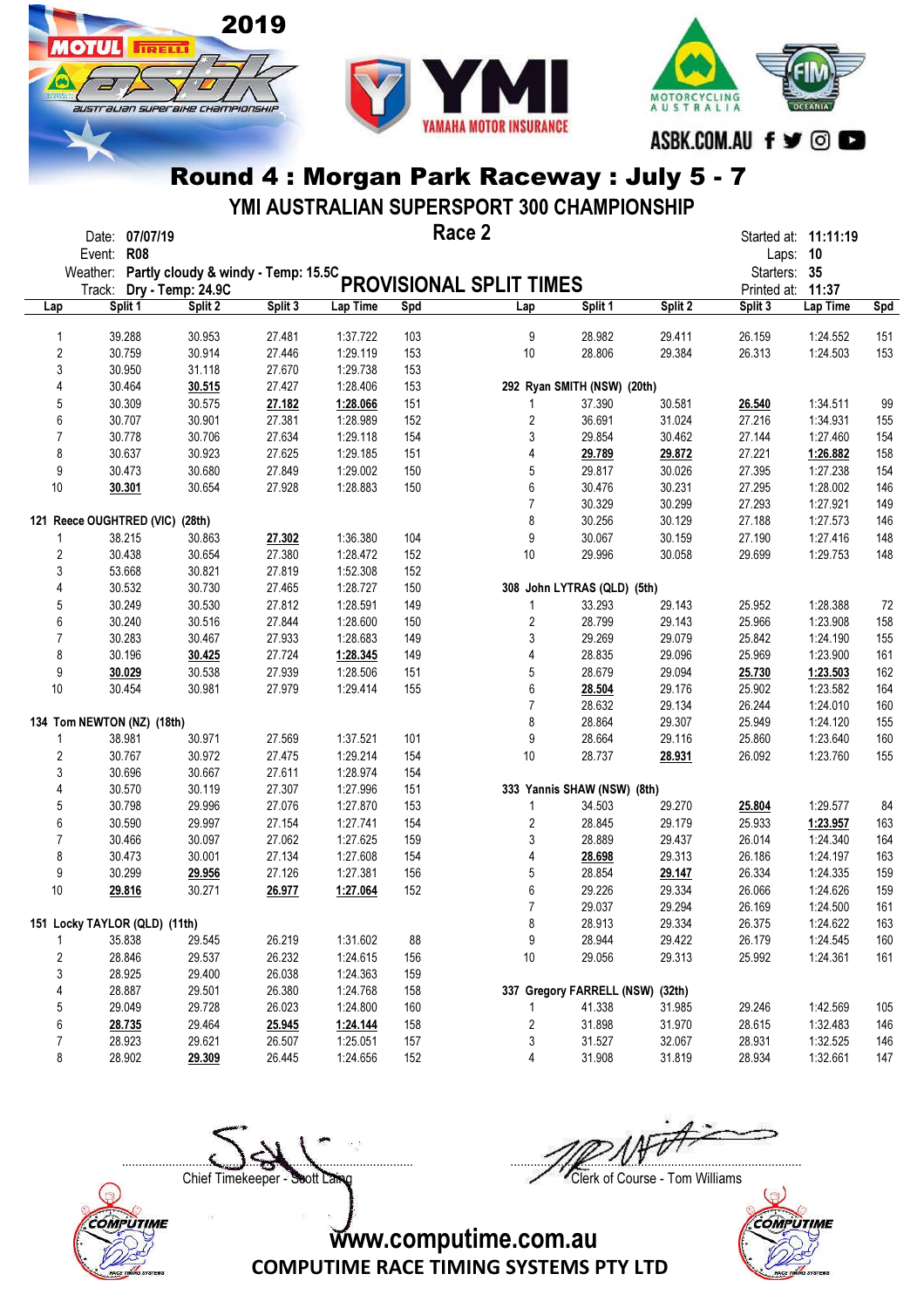



YMI AUSTRALIAN SUPERSPORT 300 CHAMPIONSHIP

|                | Date: 07/07/19<br><b>R08</b><br>Event:       |                   |         |          |     | Race 2                  |                                  |         | Laps:        | Started at: 11:11:19<br>10 |     |
|----------------|----------------------------------------------|-------------------|---------|----------|-----|-------------------------|----------------------------------|---------|--------------|----------------------------|-----|
|                | Weather: Partly cloudy & windy - Temp: 15.5C |                   |         |          |     |                         |                                  |         | Starters: 35 |                            |     |
|                | Track:                                       | Dry - Temp: 24.9C |         |          |     | PROVISIONAL SPLIT TIMES |                                  |         | Printed at:  | 11:37                      |     |
| Lap            | Split 1                                      | Split 2           | Split 3 | Lap Time | Spd | Lap                     | Split 1                          | Split 2 | Split 3      | Lap Time                   | Spd |
| 5              | 31.698                                       | 31.835            | 28.847  | 1:32.380 | 142 | 10                      | 31.208                           | 31.011  | 27.827       | 1:30.046                   | 148 |
| 6              | 32.182                                       | 31.938            | 29.046  | 1:33.166 | 142 |                         |                                  |         |              |                            |     |
| $\overline{7}$ | 31.492                                       | 31.865            | 28.984  | 1:32.341 | 143 |                         | 444 Ryan MOSCARDINI (QLD) (25th) |         |              |                            |     |
| 8              | 31.972                                       | 31.857            | 28.599  | 1:32.428 | 141 |                         | 39.673                           | 31.516  | 27.656       | 1:38.845                   | 105 |
| 9              | 31.717                                       | 31.609            | 28.528  | 1:31.854 | 143 | 2                       | 30.480                           | 31.201  | 27.934       | 1:29.615                   | 148 |
|                |                                              |                   |         |          |     | 3                       | 30.627                           | 30.964  | 27.925       | 1:29.516                   | 147 |
|                | 355 Laura BROWN (NSW) (21th)                 |                   |         |          |     | 4                       | 30.298                           | 30.695  | 27.648       | 1:28.641                   | 147 |
| 1              | 40.424                                       | 31.668            | 28.050  | 1:40.142 | 111 | 5                       | 30.357                           | 30.717  | 27.635       | 1:28.709                   | 146 |
| $\overline{2}$ | 30.300                                       | 30.479            | 27.614  | 1:28.393 | 149 | 6                       | 30.207                           | 30.688  | 27.656       | 1:28.551                   | 145 |
| 3              | 30.405                                       | 30.628            | 27.249  | 1:28.282 | 149 | $\overline{7}$          | 30.306                           | 30.744  | 27.757       | 1:28.807                   | 146 |
| 4              | 30.784                                       | 30.372            | 27.139  | 1:28.295 | 151 | 8                       | 30.491                           | 30.895  | 27.714       | 1:29.100                   | 146 |
| 5              | 30.414                                       | 30.481            | 27.183  | 1:28.078 | 151 | 9                       | 30.177                           | 30.726  | 27.683       | 1:28.586                   | 146 |
| 6              | 30.615                                       | 30.718            | 27.194  | 1:28.527 | 152 | 10                      | 30.401                           | 30.982  | 27.568       | 1:28.951                   | 146 |
| $\overline{7}$ | 30.046                                       | 30.800            | 27.373  | 1:28.219 | 151 |                         |                                  |         |              |                            |     |
| 8              | 30.141                                       | 30.391            | 26.863  | 1:27.395 | 148 |                         | 864 Tristan ADAMSON (QLD)        | (16th)  |              |                            |     |
| 9              | 30.127                                       | 30.611            | 26.977  | 1:27.715 | 150 | 1                       | 37.550                           | 30.148  | 27.094       | 1:34.792                   | 105 |
| 10             | 29.950                                       | 30.621            | 27.376  | 1:27.947 | 150 | $\overline{2}$          | 29.910                           | 30.247  | 26.766       | 1:26.923                   | 157 |
|                |                                              |                   |         |          |     | 3                       | 29.468                           | 30.305  | 27.057       | 1:26.830                   | 154 |
|                | 437 Hayden STIFF (NSW) (29th)                |                   |         |          |     | 4                       | 29.940                           | 30.178  | 27.044       | 1:27.162                   | 149 |
| 1              | 41.591                                       | 31.673            | 28.523  | 1:41.787 | 111 | 5                       | 29.796                           | 30.236  | 26.770       | 1:26.802                   | 151 |
| 2              | 31.944                                       | 31.520            | 28.363  | 1:31.827 | 151 | 6                       | 29.926                           | 30.070  | 26.861       | 1:26.857                   | 150 |
| 3              | 31.511                                       | 30.888            | 27.846  | 1:30.245 | 150 | $\overline{7}$          | 29.702                           | 29.890  | 27.377       | 1:26.969                   | 151 |
| 4              | 31.475                                       | 31.156            | 27.999  | 1:30.630 | 153 | 8                       | 29.790                           | 30.261  | 26.948       | 1:26.999                   | 149 |
| 5              | 31.531                                       | 31.046            | 28.315  | 1:30.892 | 153 | 9                       | 29.788                           | 29.834  | 26.980       | 1:26.602                   | 151 |
| 6              | 31.239                                       | 31.163            | 28.379  | 1:30.781 | 151 | 10                      | 30.009                           | 30.149  | 27.367       | 1:27.525                   | 150 |
| $\overline{7}$ | 31.594                                       | 31.227            | 27.958  | 1:30.779 | 151 |                         |                                  |         |              |                            |     |
| 8              | 31.760                                       | 31.318            | 28.059  | 1:31.137 | 153 |                         |                                  |         |              |                            |     |
| 9              | 31.002                                       | 30.859            | 28.055  | 1:29.916 | 150 |                         |                                  |         |              |                            |     |

\*\*\* Subsequent to race finish - video review confirmed No. 20 (H. Ford) finished ahead of No. 87 (Z. Levy) \*\*\*

2019

**TIRELLI** 

SUSTE ALIAN SUPEE BIHE CHAMPIONSHIP

The results are provisional until the end of the time limit for protests and appeals.

 $\Box$ 

**COMPUTIME** 

Chief Timekeeper - Soott Laing Chief Timekeeper - Soott Laing

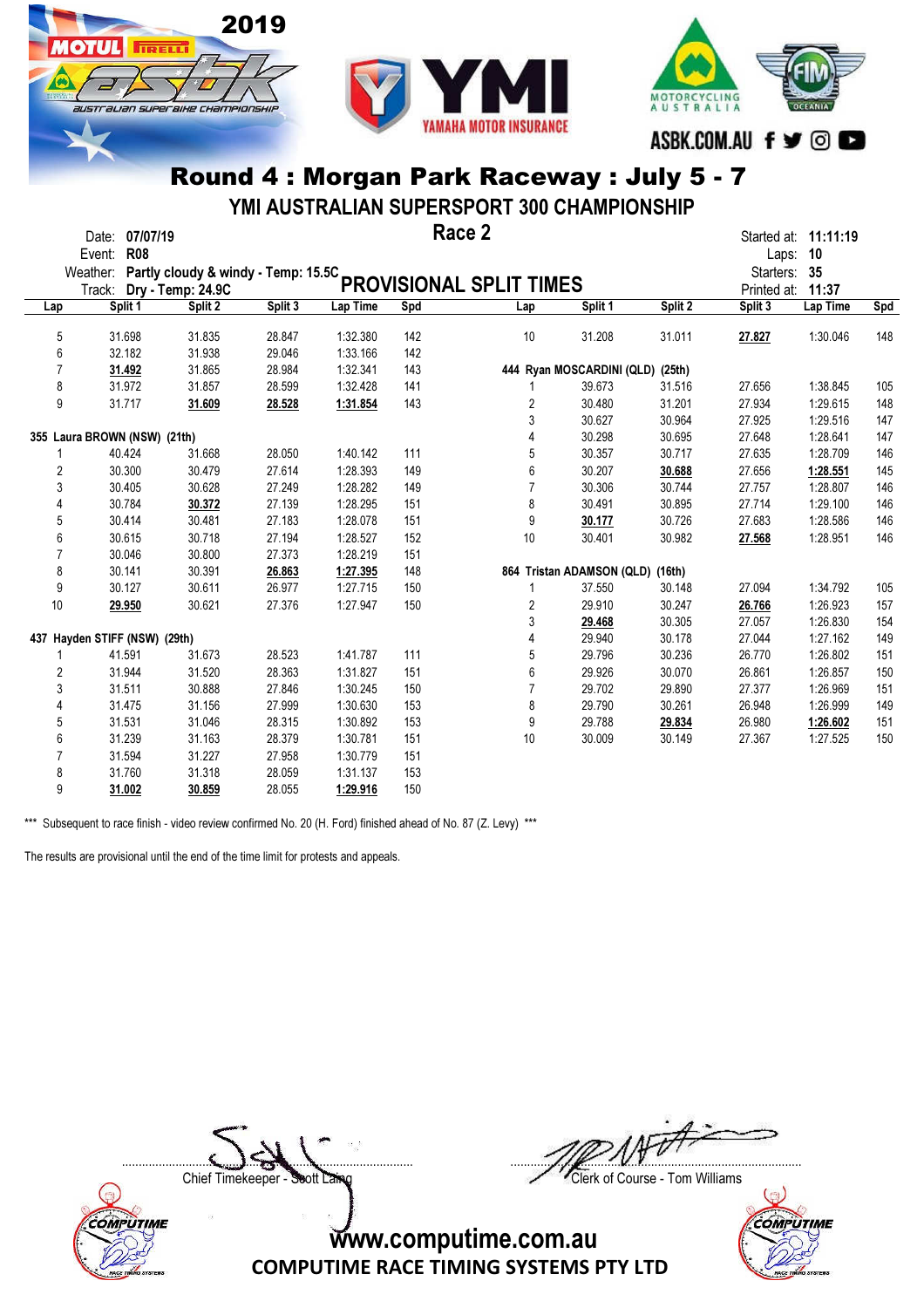

YMI AUSTRALIAN SUPERSPORT 300 CHAMPIONSHIP

| Event:         | 07/07/19<br>Date:<br><b>R08</b><br>Track: Dry - Temp: 24.9C |    | Race 2<br>Weather: Partly cloudy & windy - Temp: 15.5C<br>Track: Dry - Temp: 24.9C PROVISIONAL FASTEST LAPS SEQUENCE |                 | Started at: <b>11:11:19</b><br>- 10<br>Laps:<br>Starters: 35<br>Printed at: 11:37 |     |
|----------------|-------------------------------------------------------------|----|----------------------------------------------------------------------------------------------------------------------|-----------------|-----------------------------------------------------------------------------------|-----|
|                | Race                                                        |    |                                                                                                                      |                 | <b>Fastest</b>                                                                    | On  |
| Lap            | Pos                                                         |    | No Name                                                                                                              | <b>Machine</b>  | Lap                                                                               | Lap |
|                |                                                             |    | 81 Senna AGIUS (NSW)                                                                                                 | Kawasaki EX 400 | 1:28.303                                                                          |     |
| 2              |                                                             | 81 | Senna AGIUS (NSW)                                                                                                    | Kawasaki EX 400 | 1:23.380                                                                          | 2   |
| $\overline{2}$ | 4                                                           | 20 | Hunter FORD (NSW)                                                                                                    | Yamaha R3 321   | 1:23.179                                                                          | 2   |
| 4              | 6                                                           | 11 | Brandon DEMMERY (NSW)                                                                                                | Yamaha R3 321   | 1:23.023                                                                          | 4   |
| 6              |                                                             | 87 | Zac LEVY (QLD)                                                                                                       | Yamaha R3 321   | 1:22.985                                                                          | 6   |

\*\*\* Subsequent to race finish - video review confirmed No. 20 (H. Ford) finished ahead of No. 87 (Z. Levy) \*\*\*

The results are provisional until the end of the time limit for protests and appeals.

Chief Timekeeper - Soott Laing Chief Timekeeper - Soott Laing

COMPUTIME



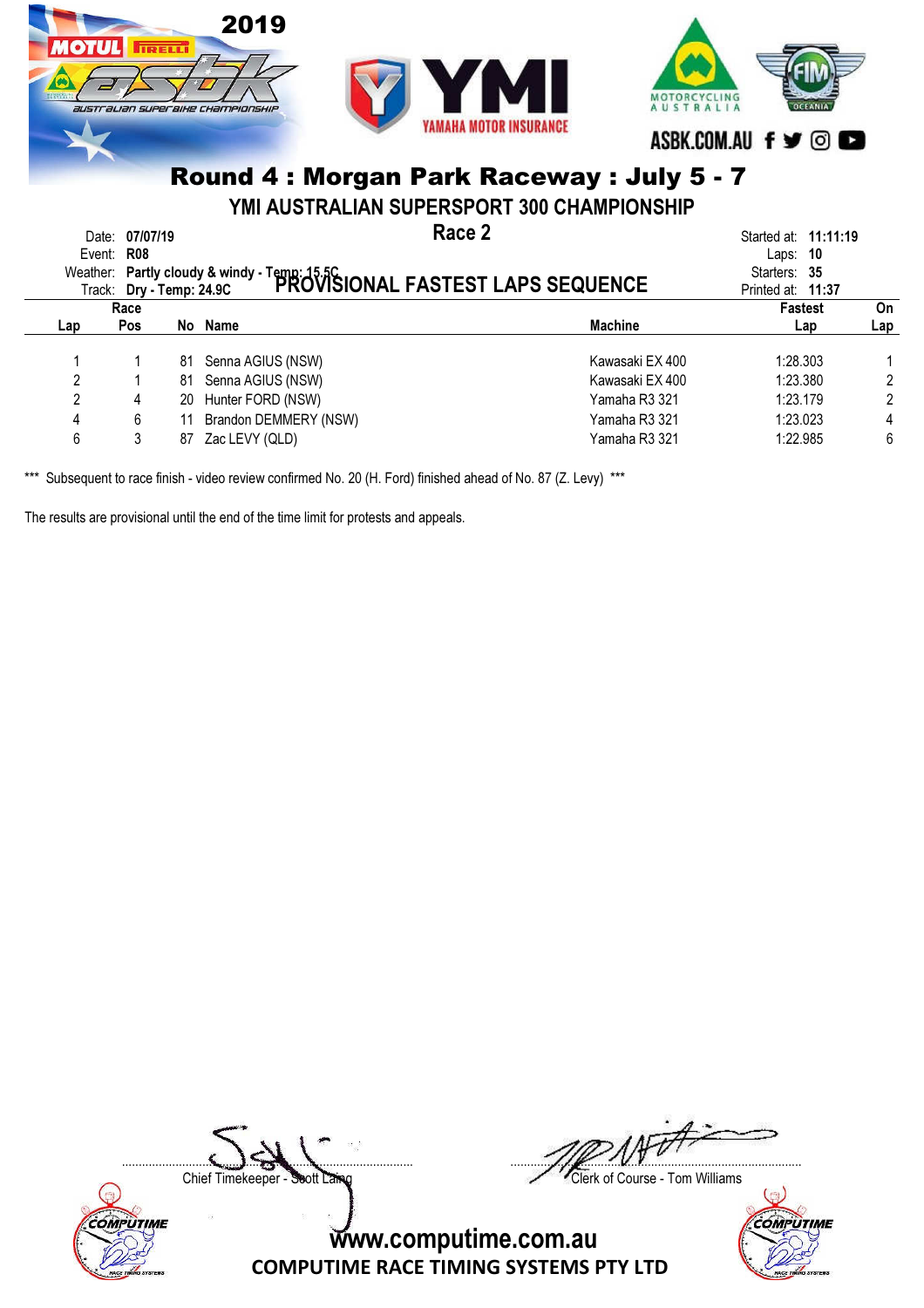

**OTHE** 

Г

**TRELL** 

austrauan superaixe championskir



#### Round 4 : Morgan Park Raceway : July 5 - 7

YMI AUSTRALIAN SUPERSPORT 300 CHAMPIONSHIP

|     | Date: 07/07/19       |                   |     |                                     |        |     | Race 2                |        |     |          |        |     | Started at: 11:11:19 |        |
|-----|----------------------|-------------------|-----|-------------------------------------|--------|-----|-----------------------|--------|-----|----------|--------|-----|----------------------|--------|
|     | <b>R08</b><br>Event: |                   |     |                                     |        |     |                       |        |     |          |        |     | Laps: 10             |        |
|     | Weather:             |                   |     | Partly cloudy & windy - Temp: 15.5C |        |     |                       |        |     |          |        |     | Starters: 35         |        |
|     | Track:               | Dry - Temp: 24.9C |     |                                     |        |     | PROVISIONAL LAP SHEET |        |     |          |        |     | Printed at: 11:37    |        |
| No  | Lap Time             | Gap               | No  | Lap Time                            | Gap    | No  | Lap Time              | Gap    | No  | Lap Time | Gap    | No  | Lap Time             | Gap    |
|     |                      |                   |     | Lap <sub>2</sub>                    |        | 81  | 1:23.664              |        | 87  | 1:23.662 | .945   | 308 | 1:23.503             | 1.712  |
|     | Lap 1                |                   | 81  | 1:23.380                            |        | 20  | 1:23.721              | .820   | 27  | 1:23.762 | 1.322  | 11  | 1:23.531             | 1.898  |
| 81  | 1:28.303             |                   | 87  | 1:23.488                            | .592   | 87  | 1:24.020              | .948   | 308 | 1:23.900 | 1.374  | 333 | 1:24.335             | 4.229  |
| 308 | 1:28.388             | .085              | 308 | 1:23.908                            | .613   | 308 | 1:24.190              | 1.139  | 11  | 1:23.023 | 1.532  | 29  | 1:24.000             | 4.524  |
| 87  | 1:28.787             | .484              | 20  | 1:23.179                            | .763   | 27  | 1:23.195              | 1.225  | 333 | 1:24.197 | 3.059  | 43  | 1:24.366             | 7.111  |
| 27  | 1:29.252             | .949              | 27  | 1:24.125                            | 1.694  | 11  | 1:23.801              | 2.174  | 29  | 1:23.906 | 3.689  | 57  | 1:24.185             | 7.161  |
| 20  | 1:29.267             | .964              | 333 | 1:23.957                            | 1.851  | 333 | 1:24.340              | 2.527  | 43  | 1:24.963 | 5.910  | 10  | 1:24.411             | 7.459  |
| 333 | 1:29.577             | 1.274             | 11  | 1:23.776                            | 2.037  | 29  | 1:24.026              | 3.448  | 57  | 1:25.164 | 6.141  | 151 | 1:24.800             | 7.971  |
| 11  | 1:29.944             | 1.641             | 29  | 1:23.924                            | 3.086  | 43  | 1:23.958              | 4.612  | 10  | 1:25.027 | 6.213  | 97  | 1:25.597             | 12.551 |
| 10  | 1:30.556             | 2.253             | 10  | 1:25.031                            | 3.904  | 57  | 1:24.381              | 4.642  | 151 | 1:24.768 | 6.336  | 25  | 1:25.494             | 12.699 |
| 29  | 1:30.845             | 2.542             | 57  | 1:24.695                            | 3.925  | 10  | 1:24.611              | 4.851  | 97  | 1:25.225 | 10.119 | 31  | 1:25.975             | 13.383 |
| 57  | 1:30.913             | 2.610             | 43  | 1:25.047                            | 4.318  | 151 | 1:24.363              | 5.233  | 25  | 1:25.497 | 10.370 | 74  | 1:26.089             | 16.060 |
| 43  | 1:30.954             | 2.651             | 151 | 1:24.615                            | 4.534  | 25  | 1:25.800              | 8.538  | 31  | 1:25.542 | 10.573 | 864 | 1:26.802             | 20.332 |
| 151 | 1:31.602             | 3.299             | 25  | 1:25.969                            | 6.402  | 97  | 1:25.787              | 8.559  | 74  | 1:26.817 | 13.136 | 58  | 1:26.657             | 21.117 |
| 97  | 1:31.897             | 3.594             | 97  | 1:26.222                            | 6.436  | 31  | 1:25.109              | 8.696  | 864 | 1:27.162 | 16.695 | 292 | 1:27.238             | 28.845 |
| 25  | 1:32.116             | 3.813             | 31  | 1:25.326                            | 7.251  | 74  | 1:25.835              | 9.984  | 58  | 1:27.678 | 17.625 | 23  | 1:28.686             | 28.863 |
| 74  | 1:33.548             | 5.245             | 74  | 1:25.948                            | 7.813  | 864 | 1:26.830              | 13.198 | 23  | 1:28.513 | 23.342 | 134 | 1:27.870             | 29.398 |
| 31  | 1:33.608             | 5.305             | 42  | 1:26.032                            | 9.273  | 58  | 1:26.970              | 13.612 | 134 | 1:27.996 | 24.693 | 99  | 1:28.642             | 30.537 |
| 58  | 1:34.475             | 6.172             | 864 | 1:26.923                            | 10.032 | 23  | 1:28.927              | 18.494 | 292 | 1:26.882 | 24.772 | 113 | 1:28.066             | 30.874 |
| 292 | 1:34.511             | 6.208             | 58  | 1:27.514                            | 10.306 | 134 | 1:28.974              | 20.362 | 99  | 1:27.770 | 25.060 | 355 | 1:28.078             | 31.013 |
| 864 | 1:34.792             | 6.489             | 121 | 1:28.472                            | 13.169 | 99  | 1:29.080              | 20.955 | 113 | 1:28.406 | 25.973 | 12  | 1:28.462             | 31.699 |
| 42  | 1:34.924             | 6.621             | 23  | 1:28.263                            | 13.231 | 113 | 1:29.738              | 21.232 | 355 | 1:28.295 | 26.100 | 444 | 1:28.709             | 33.149 |
| 121 | 1:36.380             | 8.077             | 134 | 1:29.214                            | 15.052 | 12  | 1:29.953              | 21.346 | 12  | 1:28.721 | 26.402 | 14  | 1:29.779             | 35.007 |
| 23  | 1:36.651             | 8.348             | 12  | 1:29.556                            | 15.057 | 355 | 1:28.282              | 21.470 | 444 | 1:28.641 | 27.605 | 92  | 1:31.272             | 42.496 |
| 12  | 1:37.184             | 8.881             | 113 | 1:29.119                            | 15.158 | 292 | 1:27.460              | 21.555 | 14  | 1:28.973 | 28.393 | 40  | 1:31.027             | 43.175 |
| 134 | 1:37.521             | 9.218             | 99  | 1:29.169                            | 15.539 | 444 | 1:29.516              | 22.629 | 92  | 1:30.575 | 34.389 | 437 | 1:30.892             | 43.204 |
| 113 | 1:37.722             | 9.419             | 444 | 1:29.615                            | 16.777 | 14  | 1:29.749              | 23.085 | 40  | 1:31.286 | 35.313 | 91  | 1:30.695             | 43.895 |
| 99  | 1:38.053             | 9.750             | 355 | 1:28.393                            | 16.852 | 92  | 1:30.959              | 27.479 | 437 | 1:30.630 | 35.477 | 30  | 1:29.083             | 44.718 |
| 444 | 1:38.845             | 10.542            | 14  | 1:29.587                            | 17.000 | 40  | 1:31.312              | 27.692 | 91  | 1:31.937 | 36.365 | 337 | 1:32.380             | 50.441 |
| 14  | 1:39.096             | 10.793            | 292 | 1:34.931                            | 17.759 | 91  | 1:31.010              | 28.093 | 30  | 1:30.553 | 38.800 | 121 | 1:28.591             | 52.301 |
| 355 | 1:40.142             | 11.839            | 40  | 1:31.158                            | 20.044 | 437 | 1:30.245              | 28.512 | 337 | 1:32.661 | 41.226 |     |                      |        |
| 40  | 1:40.569             | 12.266            | 92  | 1:31.088                            | 20.184 | 30  | 1:29.418              | 31.912 | 121 | 1:28.727 | 46.875 |     | Lap <sub>6</sub>     |        |
| 91  | 1:40.575             | 12.272            | 91  | 1:31.855                            | 20.747 | 337 | 1:32.525              | 32.230 |     |          |        | 81  | 1:23.082             |        |
| 92  | 1:40.779             | 12.476            | 437 | 1:31.827                            | 21.931 | 121 | 1:52.308              | 41.813 |     | Lap 5    |        | 20  | 1:23.088             | .867   |
| 437 | 1:41.787             | 13.484            | 337 | 1:32.483                            | 23.369 |     |                       |        | 81  | 1:23.165 |        | 87  | 1:22.985             | .999   |
| 337 | 1:42.569             | 14.266            | 30  | 1:29.398                            | 26.158 |     | Lap 4                 |        | 20  | 1:23.209 | .861   | 27  | 1:23.623             | 2.174  |
| 30  | 1:48.443             | 20.140            |     |                                     |        | 81  | 1:23.665              |        | 87  | 1:23.316 | 1.096  | 308 | 1:23.582             | 2.212  |
|     |                      |                   |     | Lap <sub>3</sub>                    |        | 20  | 1:23.662              | .817   | 27  | 1:23.476 | 1.633  | 11  | 1:24.025             | 2.841  |

COMPUTIME

 $\Box$ 

Chief Timekeeper - Soott Laing Chief Timekeeper - Soott Laing

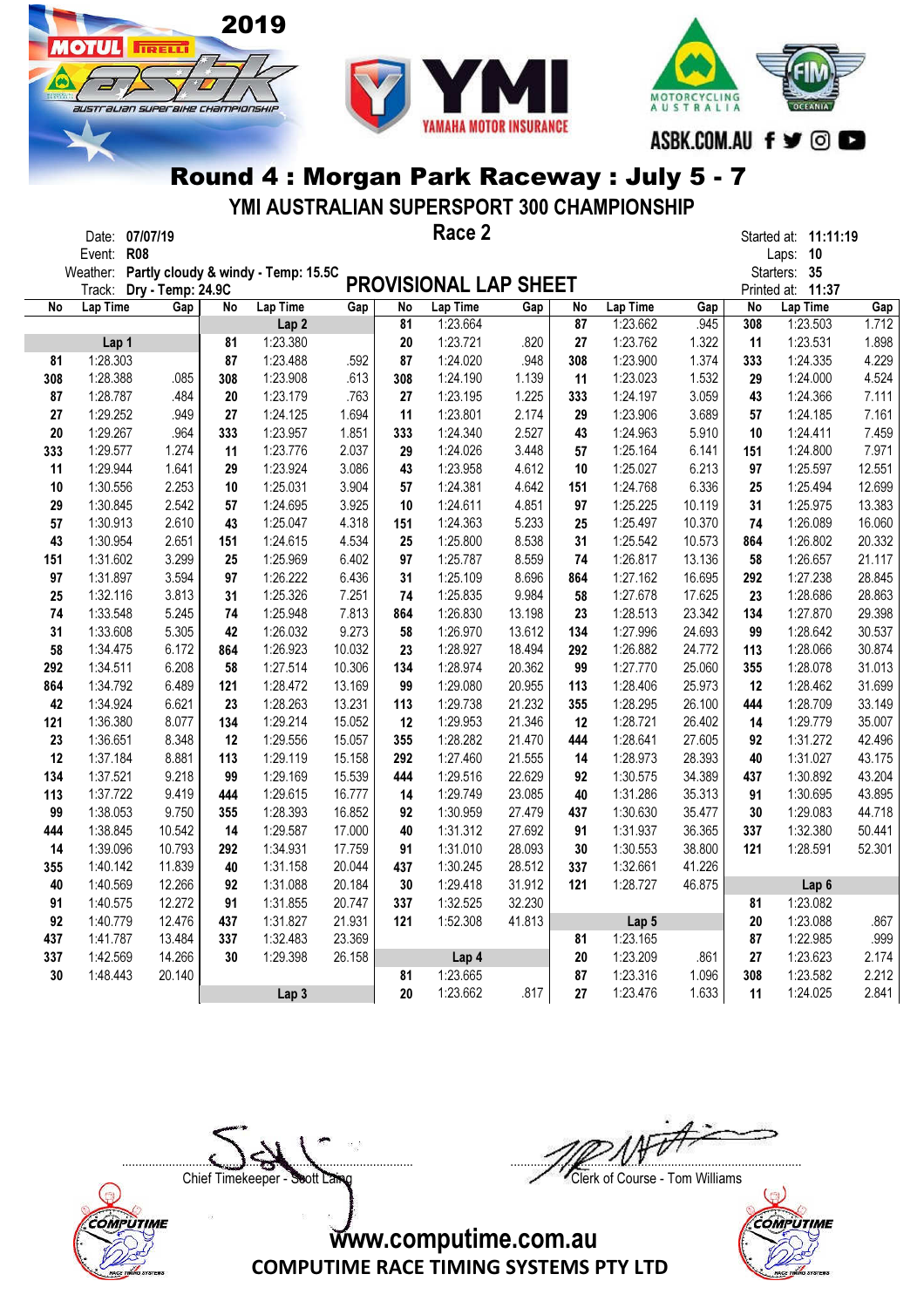

**TRELL** 

STT aLIAN SUPERBIHE CHAMPIONSHII



#### Round 4 : Morgan Park Raceway : July 5 - 7

YMI AUSTRALIAN SUPERSPORT 300 CHAMPIONSHIP

|     | Date: 07/07/19                               |          |     |          |          |            | Race 2                       |          |                  |          |          |     | Started at: 11:11:19 |          |
|-----|----------------------------------------------|----------|-----|----------|----------|------------|------------------------------|----------|------------------|----------|----------|-----|----------------------|----------|
|     | Event: R08                                   |          |     |          |          |            |                              |          |                  |          |          |     | Laps: 10             |          |
|     | Weather: Partly cloudy & windy - Temp: 15.5C |          |     |          |          |            |                              |          |                  |          |          |     | Starters: 35         |          |
|     | Track: Dry - Temp: 24.9C                     |          |     |          |          |            | <b>PROVISIONAL LAP SHEET</b> |          |                  |          |          |     | Printed at: 11:37    |          |
| No  | Lap Time                                     | Gap      | No  | Lap Time | Gap      | No         | Lap Time                     | Gap      | No               | Lap Time | Gap      | No  | Lap Time             | Gap      |
| 29  | 1:24.174                                     | 5.616    | 57  | 1:24.438 | 9.749    | 31         | 1:25.619                     | 20.227   | 74               | 1:25.843 | 26.676   | 134 | 1:27.064             | 48.462   |
| 333 | 1:24.626                                     | 5.773    | 43  | 1:24.578 | 9.767    | 25         | 1:25.866                     | 20.404   | 864              | 1:26.602 | 34.405   | 23  | 1:27.293             | 48.919   |
| 43  | 1:24.333                                     | 8.362    | 151 | 1:25.051 | 10.911   | 97         | 1:25.550                     | 20.499   | 58               | 1:29.936 | 40.299   | 292 | 1:29.753             | 51.155   |
| 57  | 1:24.405                                     | 8.484    | 25  | 1:26.075 | 18.083   | 74         | 1:26.221                     | 24.387   | 134              | 1:27.381 | 46.399   | 355 | 1:27.947             | 52.461   |
| 10  | 1:24.258                                     | 8.635    | 31  | 1:26.017 | 18.153   | 864        | 1:26.999                     | 31.357   | 292              | 1:27.416 | 46.403   | 99  | 1:28.785             | 57.635   |
| 151 | 1:24.144                                     | 9.033    | 97  | 1:26.383 | 18.494   | 58         | 1:28.505                     | 33.917   | 23               | 1:27.134 | 46.627   | 113 | 1:28.883             | 57.696   |
| 25  | 1:25.564                                     | 15.181   | 74  | 1:26.115 | 21.711   | 292        | 1:27.573                     | 42.541   | 355              | 1:27.715 | 49.515   | 12  | 1:30.363             | 57.715   |
| 97  | 1:25.815                                     | 15.284   | 864 | 1:26.969 | 27.903   | 134        | 1:27.608                     | 42.572   | 12               | 1:28.866 | 52.353   | 444 | 1:28.951             | 58.789   |
| 31  | 1:25.008                                     | 15.309   | 58  | 1:26.751 | 28.957   | 23         | 1:27.584                     | 43.047   | 113              | 1:29.002 | 53.814   | 14  | 1:30.606             | 1:09.282 |
| 74  | 1:25.791                                     | 18.769   | 134 | 1:27.625 | 38.509   | 355        | 1:27.395                     | 45.354   | 99               | 1:28.950 | 53.851   | 30  | 1:28.309             | 1:10.753 |
| 864 | 1:26.857                                     | 24.107   | 292 | 1:27.921 | 38.513   | 12         | 1:28.462                     | 47.041   | 444              | 1:28.586 | 54.839   | 121 | 1:29.414             | 1:17.494 |
| 58  | 1:27.344                                     | 25.379   | 23  | 1:28.300 | 39.008   | 113        | 1:29.185                     | 48.366   | 14               | 1:30.531 | 1:03.677 | 437 | 1:30.046             | 1:17.508 |
| 292 | 1:28.002                                     | 33.765   | 355 | 1:28.219 | 41.504   | 99         | 1:29.292                     | 48.455   | 30               | 1:28.627 | 1:07.445 | 92  | 1:30.066             | 1:17.894 |
| 23  | 1:28.100                                     | 33.881   | 12  | 1:28.428 | 42.124   | 444        | 1:29.100                     | 49.807   | 437              | 1:29.916 | 1:12.463 | 91  | 1:32.703             | 1:26.370 |
| 134 | 1:27.741                                     | 34.057   | 99  | 1:29.308 | 42.708   | 14         | 1:30.792                     | 56.700   | 92               | 1:30.203 | 1:12.829 |     |                      |          |
| 355 | 1:28.527                                     | 36.458   | 113 | 1:29.118 | 42.726   | 30         | 1:29.277                     | 1:02.372 | 121              | 1:28.506 | 1:13.081 |     |                      |          |
| 99  | 1:29.118                                     | 36.573   | 444 | 1:28.807 | 44.252   | 437        | 1:31.137                     | 1:06.101 | 91               | 1:32.476 | 1:18.668 |     |                      |          |
| 113 | 1:28.989                                     | 36.781   | 14  | 1:30.213 | 49.453   | 92         | 1:31.399                     | 1:06.180 |                  |          |          |     |                      |          |
| 12  | 1:28.252                                     | 36.869   | 30  | 1:28.995 | 56.640   | 121        | 1:28.345                     | 1:08.129 |                  | Lap 10   |          |     |                      |          |
| 444 | 1:28.551                                     | 38.618   | 92  | 1:30.859 | 58.326   | 91         | 1:32.774                     | 1:09.746 | 81               | 1:25.001 |          |     |                      |          |
| 14  | 1:30.488                                     | 42.413   | 437 | 1:30.779 | 58.509   | 337        | 1:32.428                     | 1:18.576 | 20               | 1:23.496 | 1.374    |     |                      |          |
| 92  | 1:31.226                                     | 50.640   | 91  | 1:31.970 | 1:00.517 | 40         | 1:31.480                     | 1:22.977 | 87               | 1:23.493 | 1.376    |     |                      |          |
| 30  | 1:29.182                                     | 50.818   | 121 | 1:28.683 | 1:03.329 |            |                              |          | $\overline{337}$ | 1:31.854 | 1 lap    |     |                      |          |
| 437 | 1:30.781                                     | 50.903   | 337 | 1:32.341 | 1:09.693 |            | Lap 9                        |          | 27               | 1:23.564 | 2.277    |     |                      |          |
| 91  | 1:30.907                                     | 51.720   | 40  | 1:31.173 | 1:15.042 | 81         | 1:23.554                     |          | 308              | 1:23.760 | 2.469    |     |                      |          |
| 121 | 1:28.600                                     | 57.819   |     |          |          | ${\bf 20}$ | 1:24.232                     | 2.879    | 11               | 1:24.289 | 4.370    |     |                      |          |
| 337 | 1:33.166                                     | 1:00.525 |     | Lap 8    |          | 87         | 1:24.141                     | 2.884    | 40               | 1:30.243 | 1 lap    |     |                      |          |
| 40  | 1:46.949                                     | 1:07.042 | 81  | 1:23.545 |          | 308        | 1:23.640                     | 3.710    | 29               | 1:24.468 | 8.431    |     |                      |          |
|     |                                              |          | 20  | 1:24.438 | 2.201    | 27         | 1:23.718                     | 3.714    | 333              | 1:24.361 | 8.528    |     |                      |          |
|     | Lap <sub>7</sub>                             |          | 87  | 1:24.515 | 2.297    | 11         | 1:24.248                     | 5.082    | 57               | 1:24.183 | 10.734   |     |                      |          |
| 81  | 1:23.173                                     |          | 27  | 1:24.000 | 3.550    | 29         | 1:24.721                     | 8.964    | 43               | 1:24.154 | 10.761   |     |                      |          |
| 20  | 1:23.614                                     | 1.308    | 308 | 1:24.120 | 3.624    | 333        | 1:24.545                     | 9.168    | 151              | 1:24.503 | 12.522   |     |                      |          |
| 87  | 1:23.501                                     | 1.327    | 11  | 1:24.525 | 4.388    | 57         | 1:24.732                     | 11.552   | 31               | 1:25.272 | 22.115   |     |                      |          |
| 308 | 1:24.010                                     | 3.049    | 29  | 1:24.351 | 7.797    | 43         | 1:24.783                     | 11.608   | 25               | 1:25.352 | 22.774   |     |                      |          |
| 27  | 1:24.094                                     | 3.095    | 333 | 1:24.622 | 8.177    | 151        | 1:24.552                     | 13.020   | 97               | 1:25.893 | 24.046   |     |                      |          |
| 11  | 1:23.740                                     | 3.408    | 57  | 1:24.170 | 10.374   | 31         | 1:25.171                     | 21.844   | 74               | 1:26.970 | 28.645   |     |                      |          |
| 29  | 1:24.548                                     | 6.991    | 43  | 1:24.157 | 10.379   | 25         | 1:25.573                     | 22.423   | 864              | 1:27.525 | 36.929   |     |                      |          |
| 333 | 1:24.500                                     | 7.100    | 151 | 1:24.656 | 12.022   | 97         | 1:26.209                     | 23.154   | 58               | 1:30.269 | 45.567   |     |                      |          |

\*\*\* Subsequent to race finish - video review confirmed No. 20 (H. Ford) finished ahead of No. 87 (Z. Levy) \*\*\*

The results are provisional until the end of the time limit for protests and appeals.

**COMPUTIME** 

Chief Timekeeper - Soott Laing Chief Timekeeper - Soott Laing

 $\Box$ 

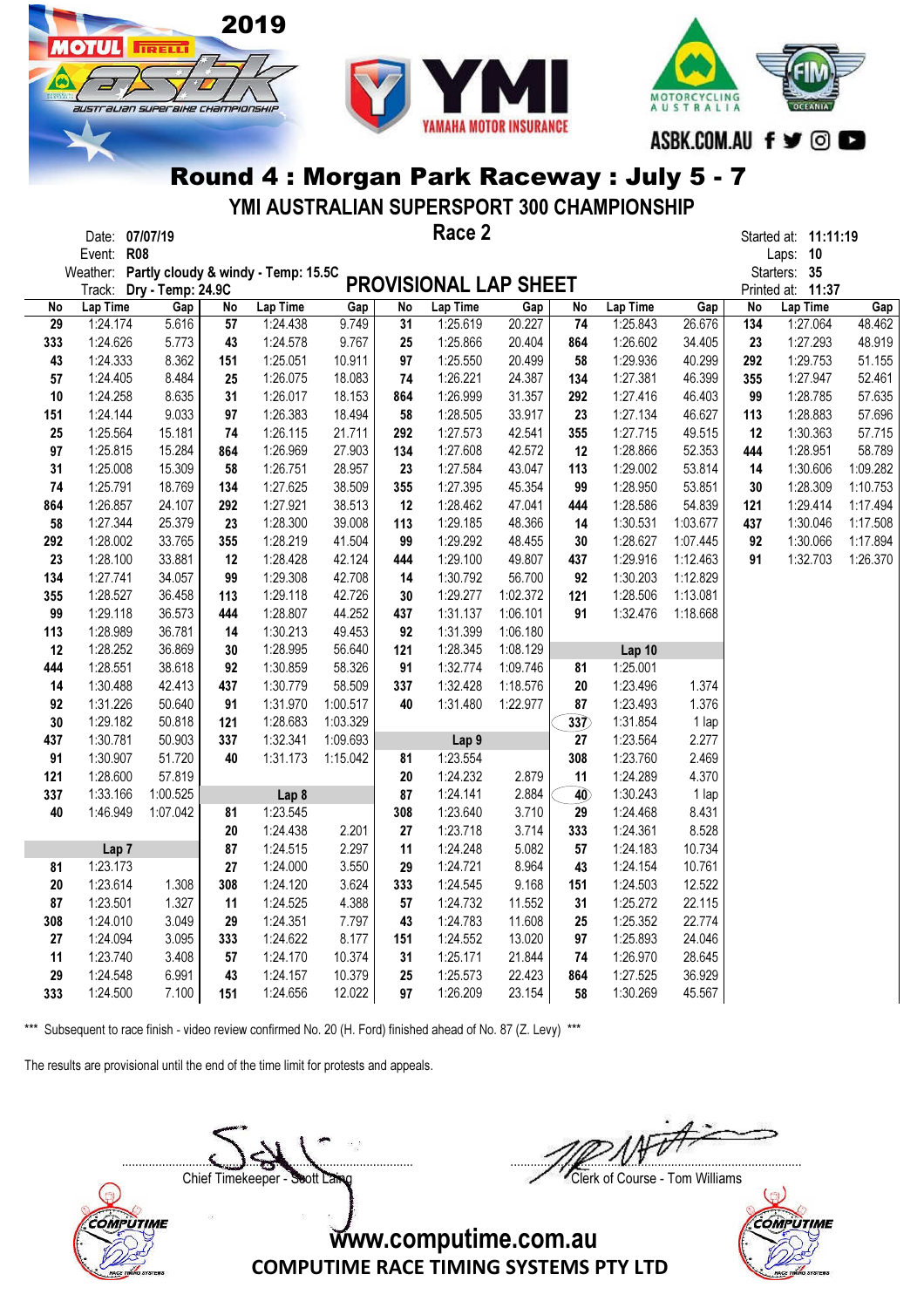



YMI AUSTRALIAN SUPERSPORT 300 CHAMPIONSHIP

|              | Date: 07/07/19 | Race 2                                                             | Started at: 11:11:19 |  |
|--------------|----------------|--------------------------------------------------------------------|----------------------|--|
| Event: $R08$ |                |                                                                    | Laps: $10$           |  |
|              |                |                                                                    | Starters: 35         |  |
|              |                | Weather: Partly cloudy & windy - Temp: 15.5C PROVISIONAL LAP CHART | Printed at: 11:37    |  |
|              |                |                                                                    |                      |  |

| Grid     | 1        | 2                                   | 3                        | 4        | 5        | 6        | 7        | 8                        | 9                  | 10                           |
|----------|----------|-------------------------------------|--------------------------|----------|----------|----------|----------|--------------------------|--------------------|------------------------------|
| $\delta$ | $\delta$ | $\overline{\boldsymbol{\text{81}}}$ | $\overline{\mathbf{81}}$ | $\delta$ | $\delta$ | $\delta$ | $\delta$ | $\overline{\mathbf{81}}$ | $\overline{\bf 8}$ | $\overline{\boldsymbol{30}}$ |
| 308      | 308      | 87                                  | 20                       | 20       | 20       | 20       | 20       | 20                       | 20                 | 20                           |
| 87       | 87       | 308                                 | 87                       | 87       | 87       | 87       | 87       | 87                       | 87                 | 87                           |
| 11       | 27       | 20                                  | 308                      | 27       | 27       | 27       | 308      | 27                       | 308                | 27                           |
| 20       | 20       | 27                                  | 27                       | 308      | 308      | 308      | 27       | 308                      | 27                 | 308                          |
| 27       | 333      | 333                                 | 11                       | 11       | 11       | 11       | 11       | 11                       | 11                 | 11                           |
| 333      | 11       | 11                                  | 333                      | 333      | 333      | 29       | 29       | 29                       | 29                 | 29                           |
| 10       | 10       | 29                                  | 29                       | 29       | 29       | 333      | 333      | 333                      | 333                | 333                          |
| 29       | 29       | 10                                  | 43                       | 43       | 43       | 43       | 57       | 57                       | 57                 | 57                           |
| 151      | 57       | 57                                  | 57                       | 57       | 57       | 57       | 43       | 43                       | 43                 | 43                           |
| 43       | 43       | 43                                  | 10                       | 10       | 10       | 10       | 151      | 151                      | 151                | 151                          |
| 97       | 151      | 151                                 | 151                      | 151      | 151      | 151      | 25       | 31                       | 31                 | 31                           |
| 57       | 97       | 25                                  | 25                       | 97       | 97       | 25       | 31       | 25                       | 25                 | 25                           |
| 31       | 25       | 97                                  | 97                       | 25       | 25       | 97       | 97       | 97                       | 97                 | 97                           |
| 72       | 74       | 31                                  | 31                       | 31       | 31       | 31       | 74       | 74                       | 74                 | 74                           |
| 25       | 31       | 74                                  | 74                       | 74       | 74       | 74       | 864      | 864                      | 864                | 864                          |
| 74       | 58       | 42                                  | 864                      | 864      | 864      | 864      | 58       | 58                       | 58                 | 58                           |
| 292      | 292      | 864                                 | 58                       | 58       | 58       | 58       | 134      | 292                      | 134                | 134                          |
| 58       | 864      | 58                                  | 23                       | 23       | 292      | 292      | 292      | 134                      | 292                | 23                           |
| 47       | 42       | 121                                 | 134                      | 134      | 23       | 23       | 23       | 23                       | 23                 | 292                          |
| 121      | 121      | 23                                  | 99                       | 292      | 134      | 134      | 355      | 355                      | 355                | 355                          |
| 134      | 23       | 134                                 | 113                      | 99       | 99       | 355      | 12       | 12                       | 12                 | 99                           |
| 864      | 12       | 12                                  | 12                       | 113      | 113      | 99       | 99       | 113                      | 113                | 113                          |
| 12       | 134      | 113                                 | 355                      | 355      | 355      | 113      | 113      | 99                       | 99                 | 12                           |
| 113      | 113      | 99                                  | 292                      | 12       | 12       | 12       | 444      | 444                      | 444                | 444                          |
| 23       | 99       | 444                                 | 444                      | 444      | 444      | 444      | 14       | 14                       | 14                 | 14                           |
| 99       | 444      | 355                                 | 14                       | 14       | 14       | 14       | 30       | 30                       | 30                 | 30                           |
| 444      | 14       | 14                                  | 92                       | 92       | 92       | 92       | 92       | 437                      | 437                | 121                          |
| 30       | 355      | 292                                 | 40                       | 40       | 40       | 30       | 437      | 92                       | 92                 | 437                          |
| 14       | 40       | 40                                  | 91                       | 437      | 437      | 437      | 91       | 121                      | 121                | 92                           |
| 40       | 91       | 92                                  | 437                      | 91       | 91       | 91       | 121      | 91                       | 91                 | 91                           |
| 91       | 92       | 91                                  | 30                       | 30       | 30       | 121      | 337      | 337                      | 337                |                              |
| 92       | 437      | 437                                 | 337                      | 337      | 337      | 337      | 40       | 40                       | 40                 |                              |
| 337      | 337      | 337                                 | 121                      | 121      | 121      | 40       |          |                          |                    |                              |
| 42       | 30       | 30                                  |                          |          |          |          |          |                          |                    |                              |

355

COMPUTIME

\*\*\* Subsequent to race finish - video review confirmed No. 20 (H. Ford) finished ahead of No. 87 (Z. Levy) \*\*\*

The results are provisional until the end of the time limit for protests and appeals.

**IRELL** 

Chief Timekeeper - Soott Laing Chief Timekeeper - Soott Laing

 $\Box$ 

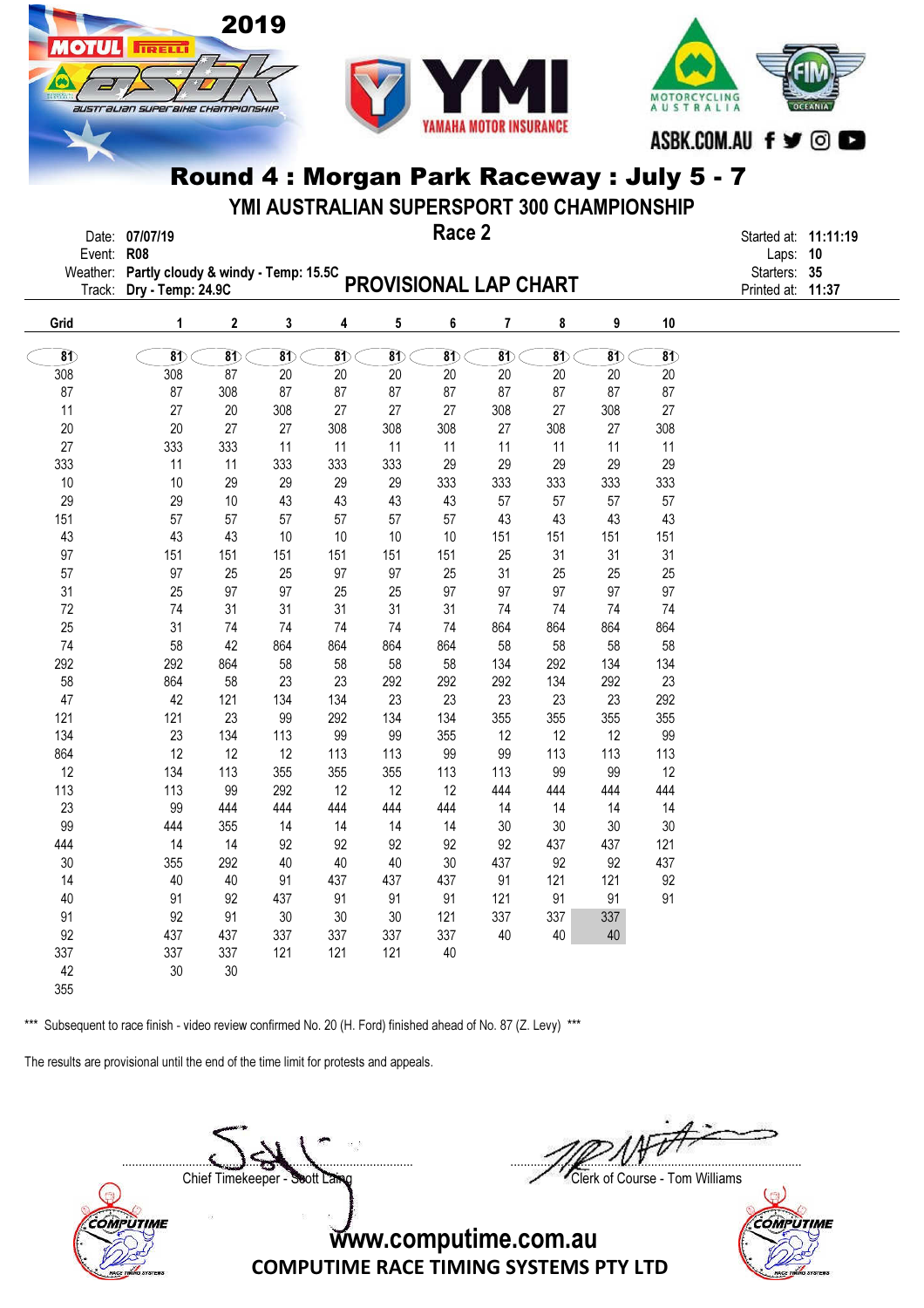

**IRELL** 

SUSTE ALIAN SUPEE BIHE CHAMPIONSHIP



# Round 4 : Morgan Park Raceway : July 5 - 7

YMI AUSTRALIAN SUPERSPORT 300 CHAMPIONSHIP

|                   | Date: 07/07/19                      |             |                   | Race 2 |                                                                                                         |        |                    | Started at: <b>11:11:19</b> |          |
|-------------------|-------------------------------------|-------------|-------------------|--------|---------------------------------------------------------------------------------------------------------|--------|--------------------|-----------------------------|----------|
|                   | <b>R08</b><br>Event:                |             |                   |        |                                                                                                         |        |                    | 10<br>Laps:                 |          |
|                   |                                     |             |                   |        | Weather: Partly cloudy & windy - Temp: 15.5C<br>Track: Drv - Temp: 24.9C PROVISIONAL BEST PARTIAL TIMES |        |                    | Starters: 35                |          |
|                   | Track: Dry - Temp: 24.9C<br>Split 1 |             | Split 2           |        | Split 3                                                                                                 |        | LAP                | Printed at: 11:37           |          |
|                   | Pos Name                            | <b>Time</b> | <b>Name</b>       | Time   | <b>Name</b>                                                                                             | Time   | Name               | Ideal                       | Fastest  |
|                   |                                     |             |                   |        |                                                                                                         |        |                    |                             |          |
| 1                 | H. FORD                             | 28.278      | S. AGIUS          | 28.758 | <b>B. DEMMERY</b>                                                                                       | 25.389 | H. FORD            | 1:22.724                    | 1:23.088 |
|                   | 2 Z. LEVY                           | 28.322      | J. LYTRAS         | 28.931 | H. FORD                                                                                                 | 25.503 | Z. LEVY            | 1:22.924                    | 1:22.985 |
|                   | S. AGIUS                            | 28.363      | H. FORD           | 28.943 | Z. LEVY                                                                                                 | 25.517 | S. AGIUS           | 1:22.990                    | 1:23.082 |
| 4                 | <b>B. DEMMERY</b>                   | 28.436      | M. STAUFFER       | 29.004 | M. STAUFFER                                                                                             | 25.679 | <b>B. DEMMERY</b>  | 1:23.023                    | 1:23.023 |
| 5                 | M. STAUFFER                         | 28.464      | H. VOIGHT         | 29.079 | J. LYTRAS                                                                                               | 25.730 | <b>M. STAUFFER</b> | 1:23.147                    | 1:23.195 |
| 6                 | H. VOIGHT                           | 28.492      | Z. LEVY           | 29.085 | Y. SHAW                                                                                                 | 25.804 | <b>J. LYTRAS</b>   | 1:23.165                    | 1:23.503 |
| 7                 | J. LYTRAS                           | 28.504      | S. CRUMP          | 29.128 | K. O'CONNELL                                                                                            | 25.861 | <b>H. VOIGHT</b>   | 1:23.576                    | 1:23.906 |
| 8                 | S. CRUMP                            | 28.617      | H. KHOURI         | 29.134 | S. AGIUS                                                                                                | 25.869 | <b>S. CRUMP</b>    | 1:23.648                    | 1:24.170 |
| 9                 | H. KHOURI                           | 28.636      | C. O'BRIEN        | 29.134 | S. CRUMP                                                                                                | 25.903 | Y. SHAW            | 1:23.649                    | 1:23.957 |
| 10                | Y. SHAW                             | 28.698      | Y. SHAW           | 29.147 | L. TAYLOR                                                                                               | 25.945 | H. KHOURI          | 1:23.731                    | 1:23.958 |
| 11                | L. TAYLOR                           | 28.735      | <b>B. DEMMERY</b> | 29.198 | H. KHOURI                                                                                               | 25.961 | <b>L. TAYLOR</b>   | 1:23.989                    | 1:24.144 |
| $12 \overline{ }$ | C. O'BRIEN                          | 28.904      | L. JHONSTON       | 29.307 | C. O'BRIEN                                                                                              | 25.984 | <b>C. O'BRIEN</b>  | 1:24.022                    | 1:24.258 |
| 13                | P. NERLICH                          | 28.922      | L. TAYLOR         | 29.309 | H. VOIGHT                                                                                               | 26.005 | <b>T. HALL</b>     | 1:24.521                    | 1:25.008 |
| 14                | T. HALL                             | 28.971      | P. NERLICH        | 29.423 | T. HALL                                                                                                 | 26.120 | <b>P. NERLICH</b>  | 1:24.547                    | 1:25.225 |
| 15                | K. O'CONNELL                        | 29.144      | T. HALL           | 29.430 | P. NERLICH                                                                                              | 26.202 | <b>K. O'CONNEL</b> | 1:24.900                    | 1:26.032 |
| 16                | J. ROULSTONE                        | 29.185      | J. ROULSTONE      | 29.789 | L. JHONSTON                                                                                             | 26.501 | L. JHONSTON        | 1:25.039                    | 1:25.352 |
| 17                | L. JHONSTON                         | 29.231      | T. ADAMSON        | 29.834 | R. SMITH                                                                                                | 26.540 | <b>J. ROULSTON</b> | 1:25.583                    | 1:25.791 |
| 18                | T. ADAMSON                          | 29.468      | R. SMITH          | 29.872 | J. ROULSTONE                                                                                            | 26.609 | <b>T. ADAMSON</b>  | 1:26.068                    | 1:26.602 |
| 19                | M. KUHNE                            | 29.527      | K. O'CONNELL      | 29.895 | T. ADAMSON                                                                                              | 26.766 | R. SMITH           | 1:26.201                    | 1:26.882 |
| 20                | R. SMITH                            | 29.789      | J. HALL           | 29.915 | M. KUHNE                                                                                                | 26.768 | <b>M. KUHNE</b>    | 1:26.433                    | 1:26.657 |
| 21                | T. NEWTON                           | 29.816      | T. NEWTON         | 29.956 | L. BROWN                                                                                                | 26.863 | <b>T. NEWTON</b>   | 1:26.749                    | 1:27.064 |
| 22                | L. BROWN                            | 29.950      | M. KUHNE          | 30.138 | J. HALL                                                                                                 | 26.873 | J. HALL            | 1:26.797                    | 1:27.134 |
| 23                | J. HALL                             | 30.009      | L. BROWN          | 30.372 | T. NEWTON                                                                                               | 26.977 | <b>L. BROWN</b>    | 1:27.185                    | 1:27.395 |
| 24                | J. BLENKIN                          | 30.015      | J. HATCH          | 30.396 | J. BLENKIN                                                                                              | 27.087 | <b>J. BLENKIN</b>  | 1:27.520                    | 1:28.252 |
| 25                | R. OUGHTRED                         | 30.029      | J. BLENKIN        | 30.418 | <b>B. TRIVETT</b>                                                                                       | 27.182 | R. OUGHTRE         | 1:27.756                    | 1:28.345 |
| 26                | J. HATCH                            | 30.154      | S. KAPILAWI-JAME  | 30.418 | J. HATCH                                                                                                | 27.220 | <b>J. HATCH</b>    | 1:27.770                    | 1:27.770 |
| 27                | R. MOSCARDINI                       | 30.177      | R. OUGHTRED       | 30.425 | R. OUGHTRED                                                                                             | 27.302 | <b>B. TRIVETT</b>  | 1:27.998                    | 1:28.066 |
| 28                | <b>B. TRIVETT</b>                   | 30.301      | <b>B. TRIVETT</b> | 30.515 | R. MOSCARDINI                                                                                           | 27.568 | S. KAPILAWI-       | 1:28.302                    | 1:28.309 |
| 29                | S. KAPILAWI-JAME                    | 30.302      | R. MOSCARDINI     | 30.688 | S. KAPILAWI-JAME                                                                                        | 27.582 | <b>R. MOSCARDI</b> | 1:28.433                    | 1:28.551 |
|                   | 30 S. FAIRBROTHER                   | 30.418      | S. FAIRBROTHER    | 30.819 | S. FAIRBROTHER                                                                                          | 27.698 | <b>S. FAIRBROT</b> | 1:28.935                    | 1:28.973 |
| 31                | J. CZMOK                            | 30.671      | N. MAHON          | 30.822 | H. STIFF                                                                                                | 27.827 | H. STIFF           | 1:29.688                    | 1:29.916 |
|                   | 32 H. STIFF                         | 31.002      | H. STIFF          | 30.859 | N. MAHON                                                                                                | 27.940 | <b>N. MAHON</b>    | 1:29.987                    | 1:30.066 |
| 33                | J. ANDREWS                          | 31.107      | J. CZMOK          | 30.944 | J. CZMOK                                                                                                | 28.401 | J. CZMOK           | 1:30.016                    | 1:30.243 |
|                   | 34 N. MAHON                         | 31.225      | <b>J. ANDREWS</b> | 31.056 | J. ANDREWS                                                                                              | 28.479 | <b>J. ANDREWS</b>  | 1:30.642                    | 1:30.695 |
|                   | 35 G. FARRELL                       | 31.492      | G. FARRELL        | 31.609 | <b>G. FARRELL</b>                                                                                       | 28.528 | <b>G. FARRELL</b>  | 1:31.629                    | 1:31.854 |

\*\*\* Subsequent to race finish - video review confirmed No. 20 (H. Ford) finished ahead of No. 87 (Z. Levy) \*\*\*

The results are provisional until the end of the time limit for protests and appeals.

 $\Box$ Chief Timekeeper - Soott Laing Chief Timekeeper - Soott Laing **COMPUTIME** www.computime.com.au



COMPUTIME RACE TIMING SYSTEMS PTY LTD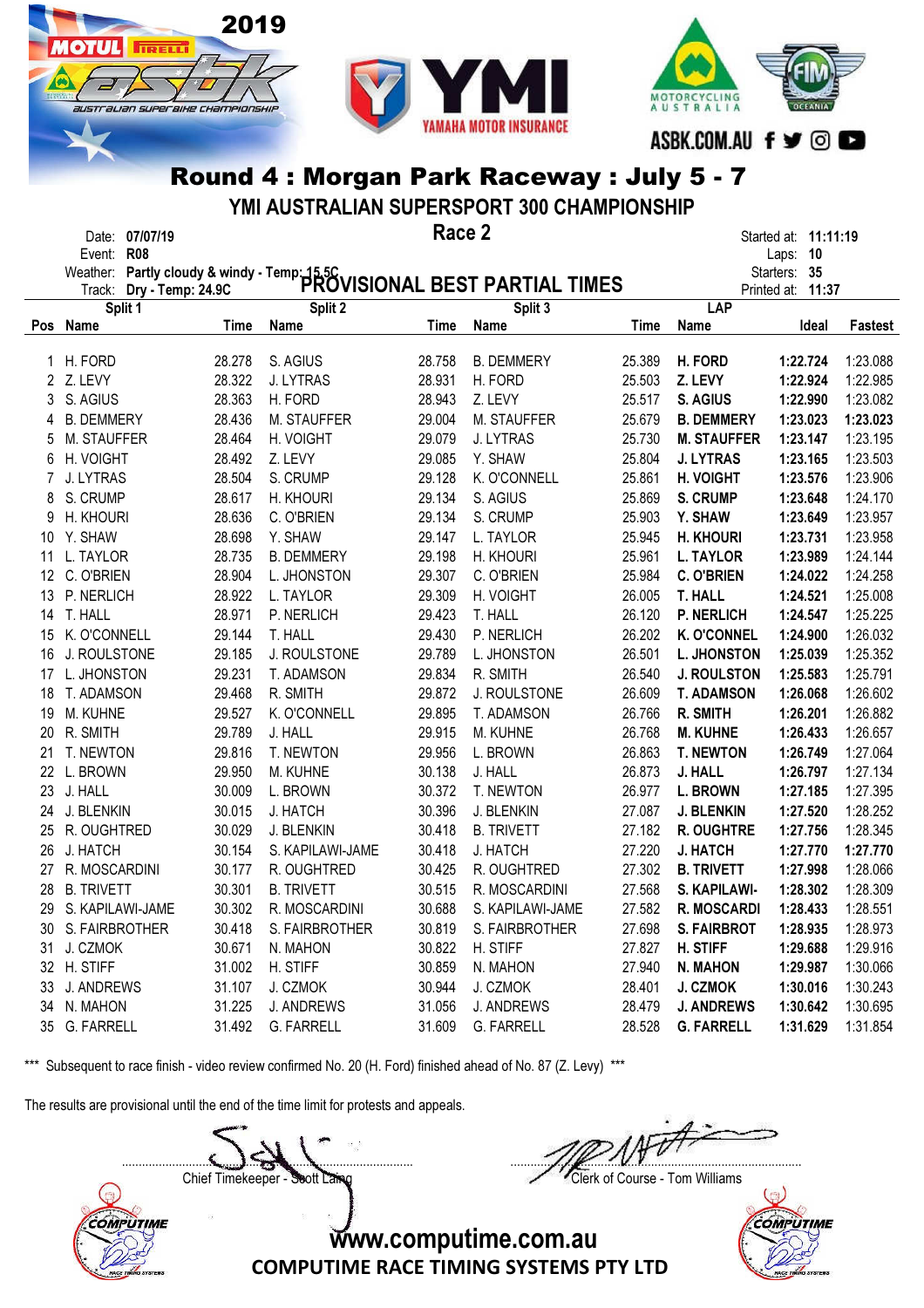





YMI AUSTRALIAN SUPERSPORT 300 CHAMPIONSHIP

PROVISIONAL PROGRESSIVE SERIES POINTS

#### AUSTRALIAN SUPERSPORT 300 CHAMPIONSHIP

| Pos            | No  | Name                    | <b>Machine</b> | Rnd 1<br><b>WSBK</b> | Rnd 2<br>W/fld | Rnd 3<br><b>Bend</b> | Rnd 4<br>Pole | Rnd 4<br>Race 1 | Rnd 4<br>Race 2  | Total                   |
|----------------|-----|-------------------------|----------------|----------------------|----------------|----------------------|---------------|-----------------|------------------|-------------------------|
|                |     |                         |                |                      |                |                      |               |                 |                  |                         |
| 1              | 27  | Max STAUFFER            |                | 67                   | 71             | 41                   |               | 16              | 17               | 212                     |
| $\overline{c}$ | 81  | Senna AGIUS             |                | 53                   | 42             | 33                   | 1             | 25              | 25               | 179                     |
| 3              | 43  | Harry KHOURI            |                | 48                   | 43             | 55                   |               | 18              | 11               | 175                     |
| 4              | 308 | John LYTRAS             |                | 56                   | 43             | 35                   |               | 20              | 16               | 170                     |
| 5              | 57  | Seth CRUMP              |                | 40                   | 37             | 41                   |               | 13              | 12               | 143                     |
| 6              | 87  | Zac LEVY                |                | 18                   | 47             | 40                   |               | 15              | 18               | 138                     |
| $\overline{7}$ | 20  | Hunter FORD             |                | 31                   | 17             | 45                   |               | 17              | 20               | 130                     |
| 8              | 72  | <b>Ben BAKER</b>        |                | 27                   | 55             | 46                   |               |                 |                  | 128                     |
| 9              | 151 | Locky TAYLOR            |                | 26                   | 50             | 26                   |               | 11              | 10               | 123                     |
| 10             | 11  | <b>Brandon DEMMERY</b>  |                |                      | 35             | 49                   |               | 14              | 15               | 113                     |
| 11             | 333 | Yannis SHAW             |                | 37                   | 27             | 36                   |               |                 | 13               | 113                     |
| 12             | 31  | <b>Travis HALL</b>      |                | 25                   | 39             | 21                   |               | 8               | $\boldsymbol{9}$ | 102                     |
| 13             | 97  | Peter NERLICH           |                | 22                   | 13             | 19                   |               | 12              | $\overline{7}$   | 73                      |
| 14             | 10  | Callum O'BRIEN          |                | 30                   | 15             | 17                   |               |                 |                  | 62                      |
| 15             | 68  | Luke POWER              |                | 55                   |                |                      |               |                 |                  | 55                      |
| 16             | 58  | Mitch KUHNE             |                | 20                   | 17             | 8                    |               | 5               | 4                | 54                      |
| 17             | 45  | <b>Olly SIMPSON</b>     |                |                      |                | 51                   |               |                 |                  | 51                      |
| 18             | 25  | Luke JHONSTON           |                | 16                   | 15             |                      |               | 10              | 8                | 49                      |
| 19             | 47  | Zylas BUNTING           |                | $\overline{7}$       | 22             | 11                   |               | 4               |                  | 44                      |
| 20             | 42  | Kyle O'CONNELL          |                |                      | 8              | 27                   |               | $\overline{7}$  |                  | 42                      |
| 21             | 74  | Jacob ROULSTONE         |                |                      | 15             | 11                   |               | 9               | $6\phantom{a}$   | 41                      |
| 22             | 32  | Dylan WHITESIDE         |                | 39                   |                |                      |               |                 |                  | 39                      |
| 23             | 864 | <b>Tristan ADAMSON</b>  |                |                      | 23             |                      |               | 3               | 5                | 31                      |
| 24             | 66  | Mitchell SIMPSON        |                |                      |                | 25                   |               |                 |                  | 25                      |
| 25             | 355 | Laura BROWN             |                | 20                   |                |                      |               |                 |                  | 20                      |
| 26             | 29  | Harrison VOIGHT         |                |                      |                |                      |               |                 | 14               | 14                      |
| 27             | 28  | Tayla RELPH             |                | 1                    | 8              | 5                    |               |                 |                  | 14                      |
| 28             | 56  | Jesse WOODS             |                | 8                    |                |                      |               |                 |                  | 8                       |
| 29             | 292 | Ryan SMITH              |                |                      |                |                      |               | 6               | $\mathbf 1$      | $\overline{7}$          |
| 30             | 23  | Josh HALL               |                |                      |                | $\mathbf{1}$         |               | $\mathbf{1}$    | $\overline{2}$   | $\overline{\mathbf{4}}$ |
| 31             | 15  | <b>Bronson PICKETT</b>  |                |                      | 4              |                      |               |                 |                  | $\overline{4}$          |
| 32             | 33  | Grace POUTCH            |                | $\overline{2}$       | $\overline{2}$ |                      |               |                 |                  | $\overline{\mathbf{4}}$ |
| 33             | 134 | Tom NEWTON              |                |                      |                |                      |               |                 | 3                | 3                       |
| 34             | 99  | Jacob HATCH             |                |                      |                | 3                    |               |                 |                  | 3                       |
| 35             | 12  | John BLENKIN            |                |                      |                |                      |               | $\overline{c}$  |                  | $\overline{\mathbf{c}}$ |
| 36             | 30  | Stephany KAPILAWI-JAMES |                |                      |                | $\overline{c}$       |               |                 |                  | $\overline{\mathbf{c}}$ |
| 37             | 22  | Keegan PICKERING        |                | $\mathbf{1}$         | 1              |                      |               |                 |                  | $\overline{\mathbf{c}}$ |
| 38             | 36  | Jordan SIMPSON          |                |                      |                | 1                    |               |                 |                  | $\mathbf{1}$            |

Chief Timekeeper - Soott Laing Chief Timekeeper - Soott Laing

COMPUTIME

 $\Box$ 



www.computime.com.au

COMPUTIME RACE TIMING SYSTEMS PTY LTD